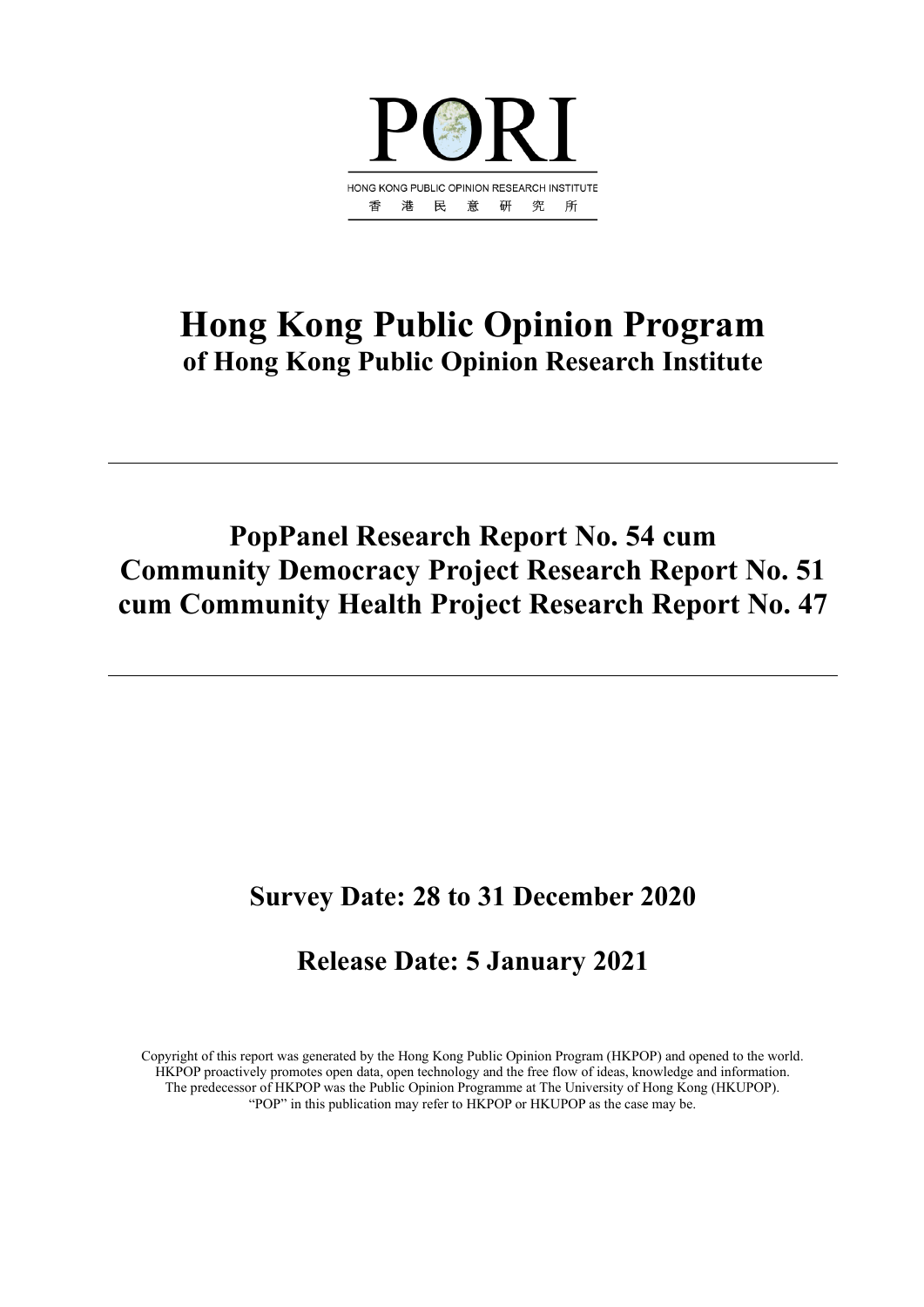#### **Part 1: Community Democracy Project: Community Health Module**

#### **Research Background**

Initiated by the Hong Kong Public Opinion Research Institute (HKPORI), the "Community Integration through Cooperation and Democracy, CICD" Project (or the "Community Democracy Project") aims to provide a means for Hongkongers to re-integrate ourselves through mutual respect, rational deliberations, civilized discussions, personal empathy, social integration, and when needed, resolution of conflicts through democratic means. It is the rebuilding of our Hong Kong society starting from the community level following the spirit of science and democracy. For details, please visit: [https://www.pori.hk/cicd.](https://www.pori.hk/cicd)

The surveys of Community Democracy (CD) Project officially started on 3 January 2020, targeting members of "HKPOP Panel" established by HKPORI in July 2019, including "Hong Kong People Representative Panel" (Probability-based Panel) and "Hong Kong People Volunteer Panel" (Nonprobability-based Panel). This report also represents Report No. 54 under HKPOP Panel survey series, as well as Report No. 51 under the CD Project survey series. Since CD Project aims to gauge the opinions of members in different communities, HKPORI needs to continuously recruit new panel members and map their profile with their respective constituency areas to form "HKPOP Community Panel" including "Community Representative Panel" and "Community Volunteer Panel" first, and then conduct the research.

In view of the outbreak of Novel Coronavirus (also known as "Wuhan Pneumonia") in late January 2020, HKPOP kick-started the "Community Democracy Project: Community Health Module" or "Community Health Project" using a PopPanel survey design to study the public's views on the epidemic and the Government's relevant polices using small communities such as housing estates as the unit of analysis. The survey covers people's views on their perceived chance of contracting pneumonia, appraisal on the government's handling of the disease, impacts of the border closure, calls for strike by frontline medical staff, community outbreak, work-from-home arrangement, immigration controls, general use of face masks as well as the government's implementation of relevant policies. This is the Report No. 47 under the Community Health Project survey series. The special feature of the Community Health Project is the lowering of respondents' age bracket to 12 years old, in order to obtain more comprehensive samples.

HKPOP sent out emails to all panel members at the beginning of the survey, inviting them to fill in the questionnaire at the designated online platform. Members were allowed to make repeated submissions, while only the last submission of each individual member would be used for analysis.

1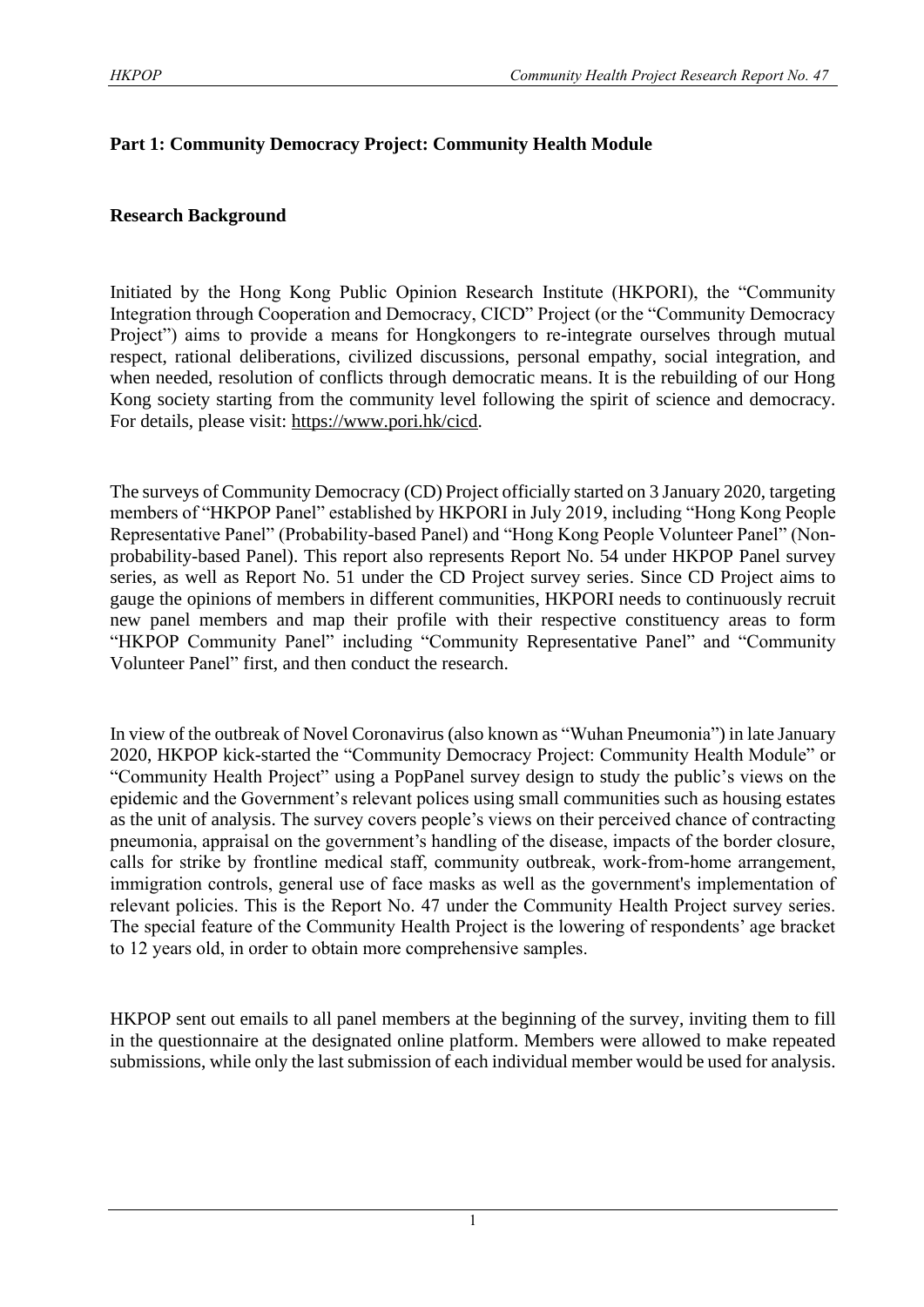## **Contact Information**

Herewith the contact information of the Community Health survey:

|  | <b>Table 1: Detailed Contact Information</b> |
|--|----------------------------------------------|
|  |                                              |

| Survey method                 | Online survey                                                        |                                                                         |  |  |  |  |  |  |
|-------------------------------|----------------------------------------------------------------------|-------------------------------------------------------------------------|--|--|--|--|--|--|
| Target population             | HKPOP Panel samples, namely Hong Kong People Representative          |                                                                         |  |  |  |  |  |  |
|                               | Panel (Probability-based Panel) and Hong Kong People Volunteer       |                                                                         |  |  |  |  |  |  |
|                               | Panel (Non-probability-based Panel)                                  |                                                                         |  |  |  |  |  |  |
| Weighting method              |                                                                      | The figures are rim-weighted according to 1) gender-age distribution of |  |  |  |  |  |  |
|                               | Hong Kong population and by District Councils population figures     |                                                                         |  |  |  |  |  |  |
|                               | from Census and Statistics Department; 2) Voting results of District |                                                                         |  |  |  |  |  |  |
|                               | Councils Election from Registration and Electoral Office; 3) rating  |                                                                         |  |  |  |  |  |  |
|                               |                                                                      | distribution of Chief Executive from regular tracking surveys.          |  |  |  |  |  |  |
| Date of survey                | December 28, 3pm – December 31 midnight                              |                                                                         |  |  |  |  |  |  |
| Total sample size             | Probability-based Panel: 804                                         | Non-probability-based Panel: 8,726                                      |  |  |  |  |  |  |
| Response rate                 | Probability-based Panel: 9.0%                                        | Non-probability-based Panel: 9.9%                                       |  |  |  |  |  |  |
| Sampling error <sup>[1]</sup> | Sampling error of percentages at                                     | Sampling error of percentages at                                        |  |  |  |  |  |  |
|                               | $+/-3\%$ at 95% confidence level                                     | $+/-1\%$ at 95% confidence level                                        |  |  |  |  |  |  |

[1] All error figures in this release are calculated at 95% confidence level. "95% confidence level" means that if we were to repeat a certain survey 100 times with different random samples, we would expect 95 times having the population parameter within the respective error margins calculated. Because of sampling errors, when quoting percentages, journalists should refrain from reporting decimal places, whereas one decimal place can be used when quoting rating figures.

## **PopPanel Composition**

Regarding data collection, survey data from both the Hong Kong People Representative Panel and Hong Kong People Volunteer Panel were collected in the form of online questionnaire.

Among them, the Hong Kong People Representative Panel comes from members of the "HKPOP Panel" recruited in regular random telephone surveys. HKPOP uses "HKPOP Panel" as a framework for conducting surveys for different research projects, any eligible family member in the household may be invited to participate in a specific research.

Meanwhile, members of the Hong Kong People Volunteer Panel are recruited online. Citizens only need to self-register in HKPORI website to participate in online questionnaires.

All panel data collected will be adjusted using rim-weighting, to minimize the effects of selfselection bias or participation bias. Details are documented in the Weighting Procedure section.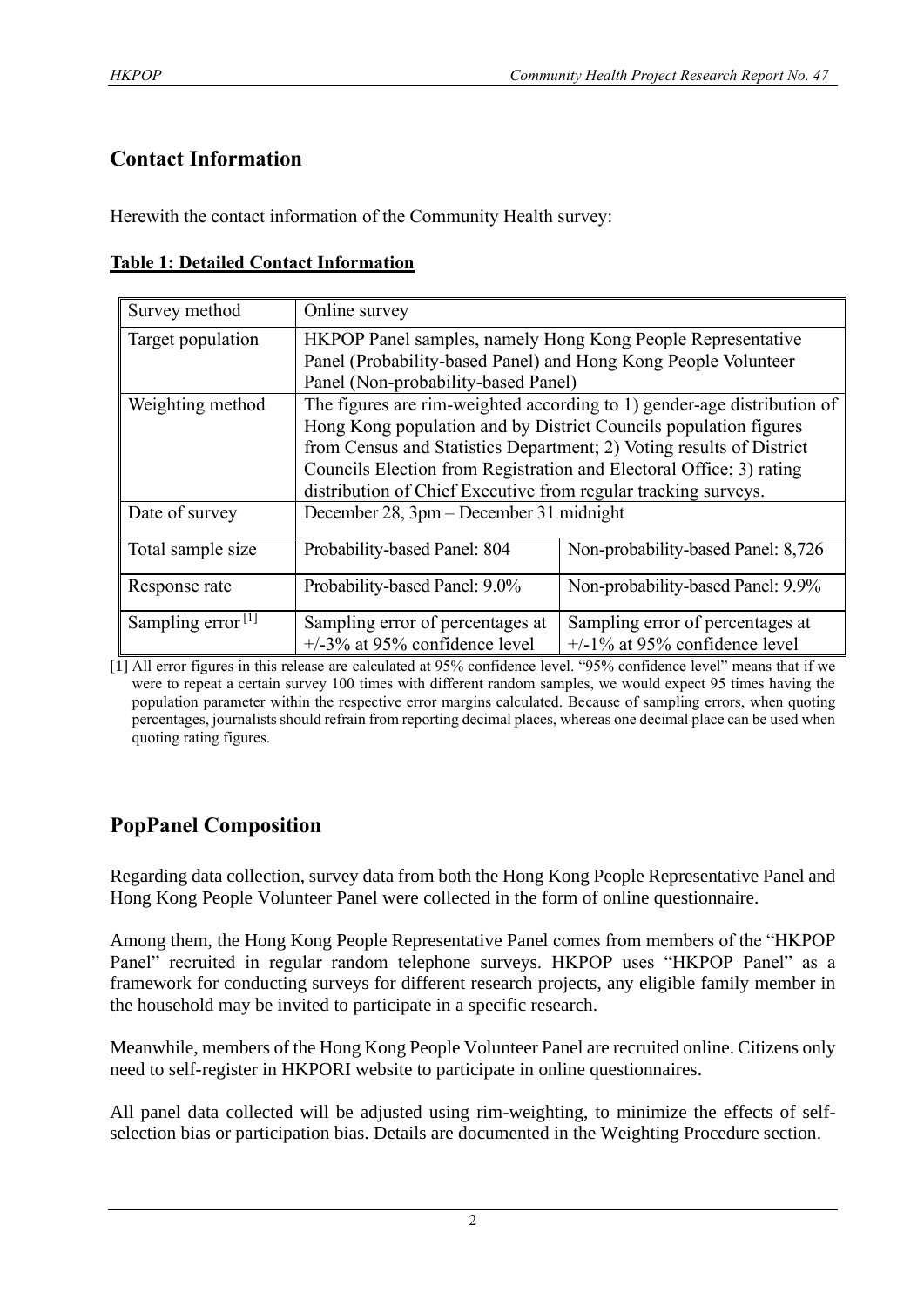## **Response Rate**

HKPOP adopts a set of contact definition in compliance with most international standards. Historically, the social research community in Hong Kong has developed its own set of contact rates, cooperation rates, response rates, and so on. HKPOP normally reports the "success rate" for online surveys.

The calculation of the success rates in this study refers to the following tables.

## **Table 2: Calculation of success rate of the Hong Kong People Representative Panel (by HKPOP definition)**

| Success rate                                            |          |
|---------------------------------------------------------|----------|
| Successful cases                                        |          |
| Panel size of the Hong Kong People Representative Panel | x 100.0% |
| 804                                                     |          |
| $x 100.0\%$<br>8,954                                    |          |
| $9.0\%$                                                 |          |

## **Table 3: Calculation of success rate of the Hong Kong People Volunteer Panel (by HKPOP definition)**

| Success rate |                                                    |          |          |
|--------------|----------------------------------------------------|----------|----------|
|              | Successful cases                                   |          |          |
|              | Panel size of the Hong Kong People Volunteer Panel |          | x 100.0% |
|              | 8,726                                              |          |          |
|              | 88,504                                             | x 100.0% |          |
| 9.9%         |                                                    |          |          |
|              |                                                    |          |          |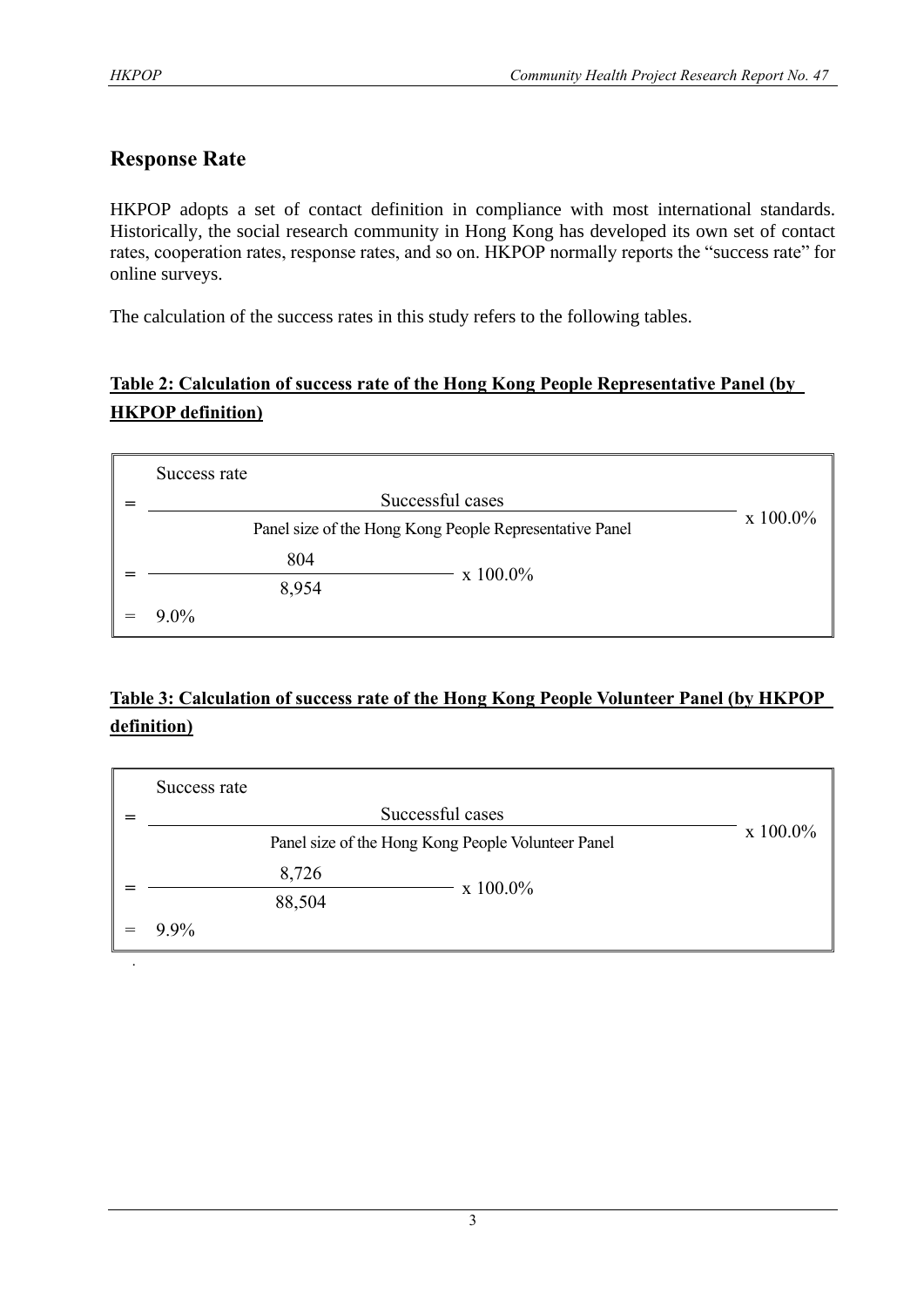## **Weighting Procedure**

HKPOP has continuously adopted and enhanced its weighting method over the past few decades. For this survey, HKPOP adopts a "2 by 5 by 18 by 3 by 13" weighting procedure involving five variables, namely, gender, age, district (18 cells), voting record (3 cells) and rating of Chief Executive (13 cells). Basically, the raw data of practically all random telephone surveys conducted by HKPOP are rim-weighted by the figures obtained from the Hong Kong Census and Statistics Department and/or Registration and Electoral Office so that the marginal distribution of the sample in terms of gender and age would match with that of the general population figures from the Hong Kong Census and Statistics Department. The marginal distribution of the sample in terms of district and voting record would match that of the general population figures from the Hong Kong Census and Statistics Department and/or Registration and Electoral Office. The marginal distribution of the sample in terms of "rating of Chief Executive" would match that of the general population in HKPOP's regular tracking surveys. This rim-weighting method (sometimes called raking) is found to be the most practicable method in processing HKPOP's survey data.

Specifically, the gender and age groupings used for weighting are as follows:

- Male 12-29
- Male 30-39
- Male 40-49
- Male 50-59
- Male 60 or above

The districts used for weighting are as follows:

- Central and Western
- Wan Chai
- Eastern
- Southern
- Yau Tsim Mong
- Sham Shui Po
- Kowloon City
- Wong Tai Sin
- Kwun Tong
- Female 12-29
- Female 30-39
- Female 40-49
- Female 50-59
- Female 60 or above
- Tsuen Wan
- Tuen Mun
- Yuen Long
- North
- Tai Po
- Sai Kung
- Sha Tin
- Kwai Tsing
- **Islands**

The voting records used for weighting are as follows:

- Candidates of pro-democracy camp
- Candidates of non-pro-democracy camp
- Did not vote / blank/void vote

The "rating of Chief Executive" groupings used for weighting are as follows:

- 0 mark
- $\bullet$  1-9 mark(s)
- $\bullet$  10-19 marks
- $\bullet$  20-29 marks
- 30-39 marks
- 40-49 marks
- 50 marks
- 51-60 marks
- $\bullet$  61-70 marks
- 71-80 marks
- $\bullet$  81-90 marks
- 91-99 marks
- 100 marks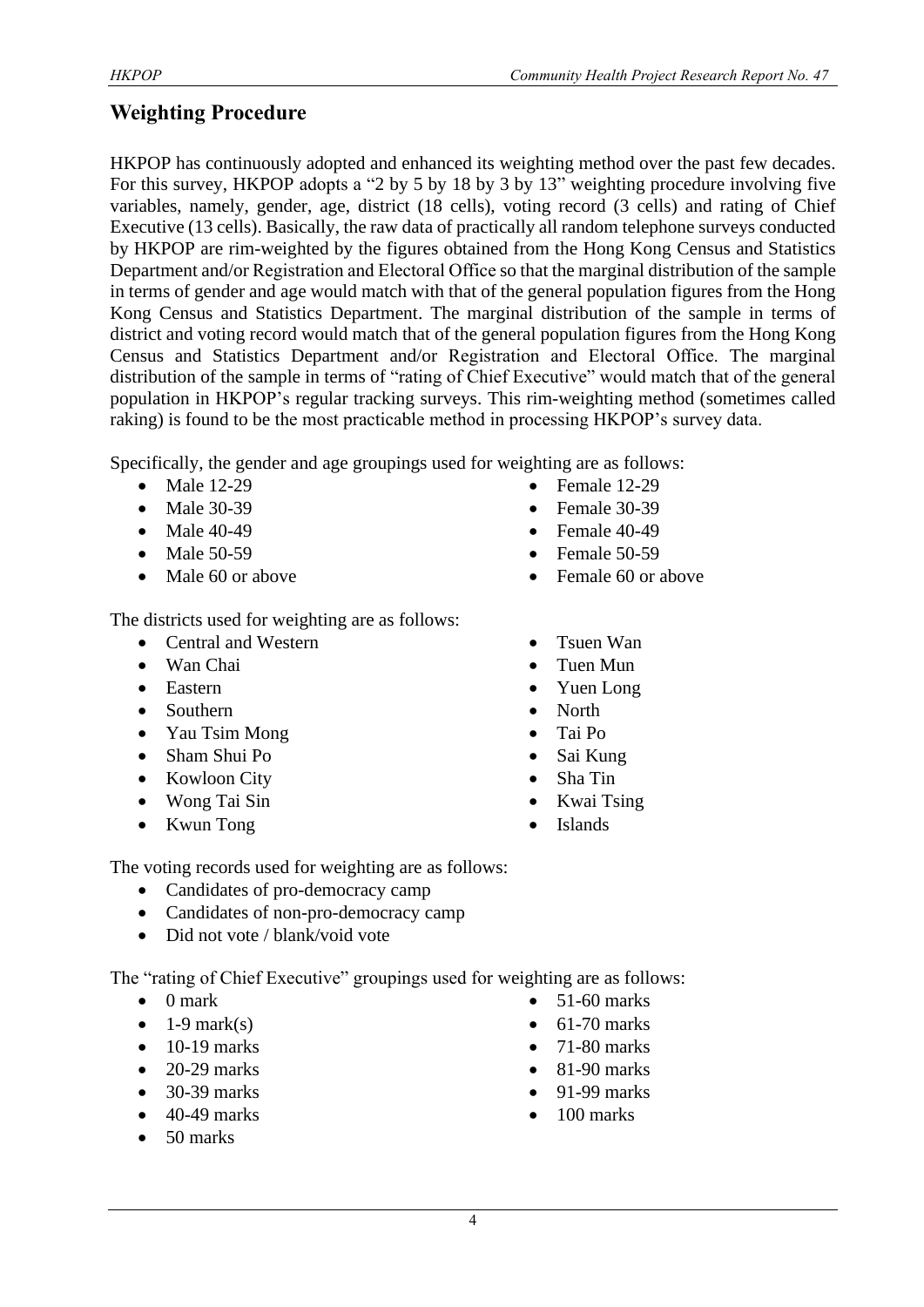#### **Quantitative Analysis Results**

Quantitative analysis results of the Community Health survey, after applying the standard weighting procedures, are as follows:

|                                        |              | <b>Hong Kong People Representative Panel</b> |         | <b>Hong Kong People Volunteer Panel</b> |                |         |  |
|----------------------------------------|--------------|----------------------------------------------|---------|-----------------------------------------|----------------|---------|--|
|                                        |              | $(Base=803-804)$                             |         | $(Base=8,709)$                          |                |         |  |
| <b>Opinion Question</b> <sup>[2]</sup> | Don't know / |                                              |         | Don't know /                            |                |         |  |
|                                        | hard to say  | Try to predict                               | Average | hard to say                             | Try to predict | Average |  |
| Q1 What do you think is your chance of |              |                                              |         |                                         |                |         |  |
| being infected with novel coronavirus  |              |                                              |         | 28%                                     |                |         |  |
| <b>pneumonia</b> , also known as Wuhan | 26%          | <b>74%</b>                                   | 24%     |                                         | 72%            | 22%     |  |
| pneumonia, in the coming one month?    |              |                                              |         |                                         |                |         |  |
| [Linear Scale]                         |              |                                              |         |                                         |                |         |  |
| Q1 What do you think is your chance of |              |                                              |         |                                         |                |         |  |
| being infected with novel coronavirus  |              |                                              |         |                                         |                | 17%     |  |
| <b>pneumonia</b> , also known as Wuhan | 25%          | 75%                                          | 20%     | 26%                                     | <b>74%</b>     |         |  |
| pneumonia, in the coming one month?    |              |                                              |         |                                         |                |         |  |
| [Logarithmic Scale]                    |              |                                              |         |                                         |                |         |  |

#### **Table 4: Q1 Survey results, by panel type; Survey period: 28-31/12/2020**

[2] Answer options included: 0-10 rating scale, others and don't know / hard to say. Apart from the linear scale, this question with answer options on a logarithmic scale has been asked since Oct 2020. Questions asked remain unchanged while options of lower probability are further broken down and increase gradually in logarithmic scale.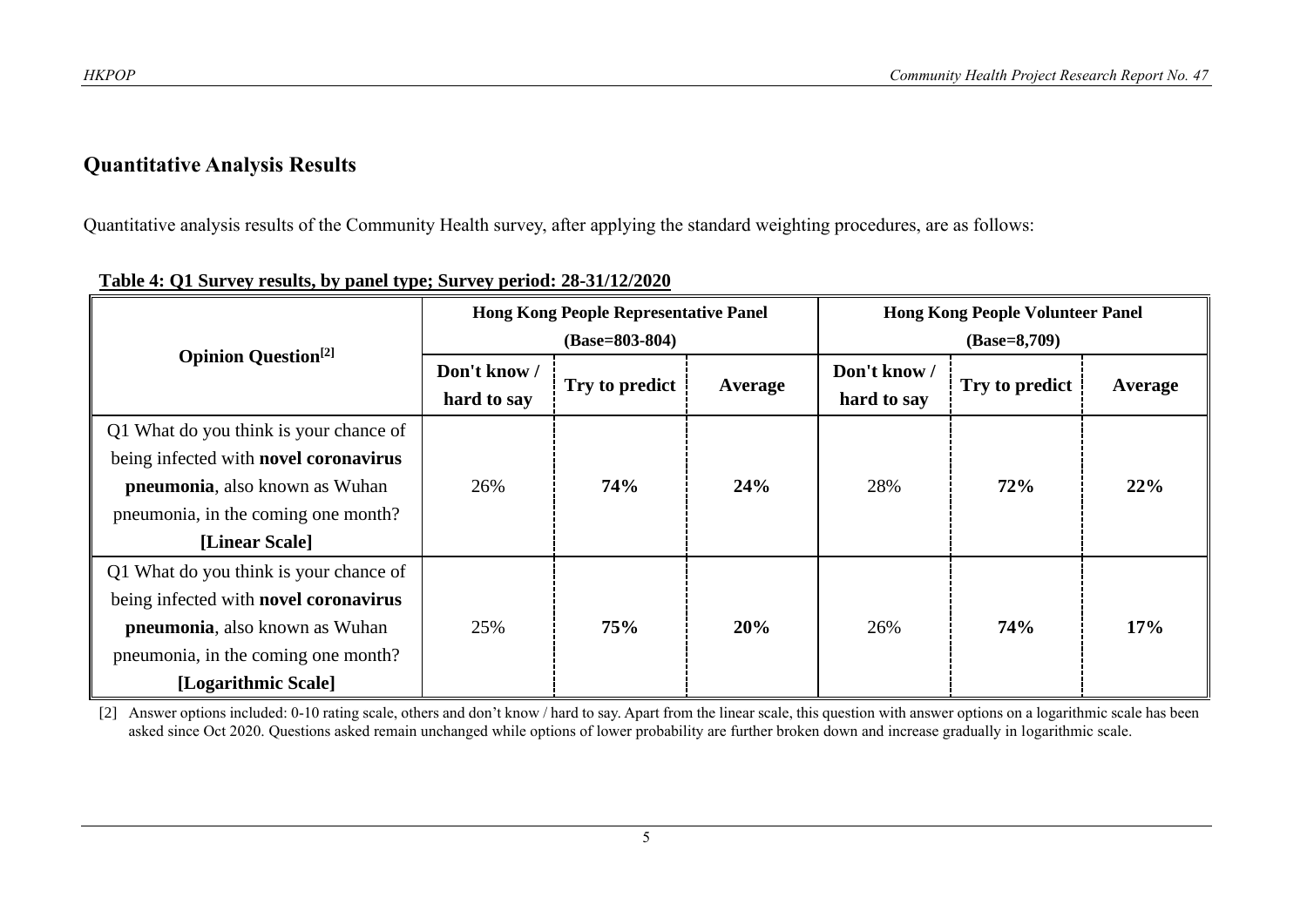#### **Chart 1a: Q1 Combined Chart, Representative Panel**



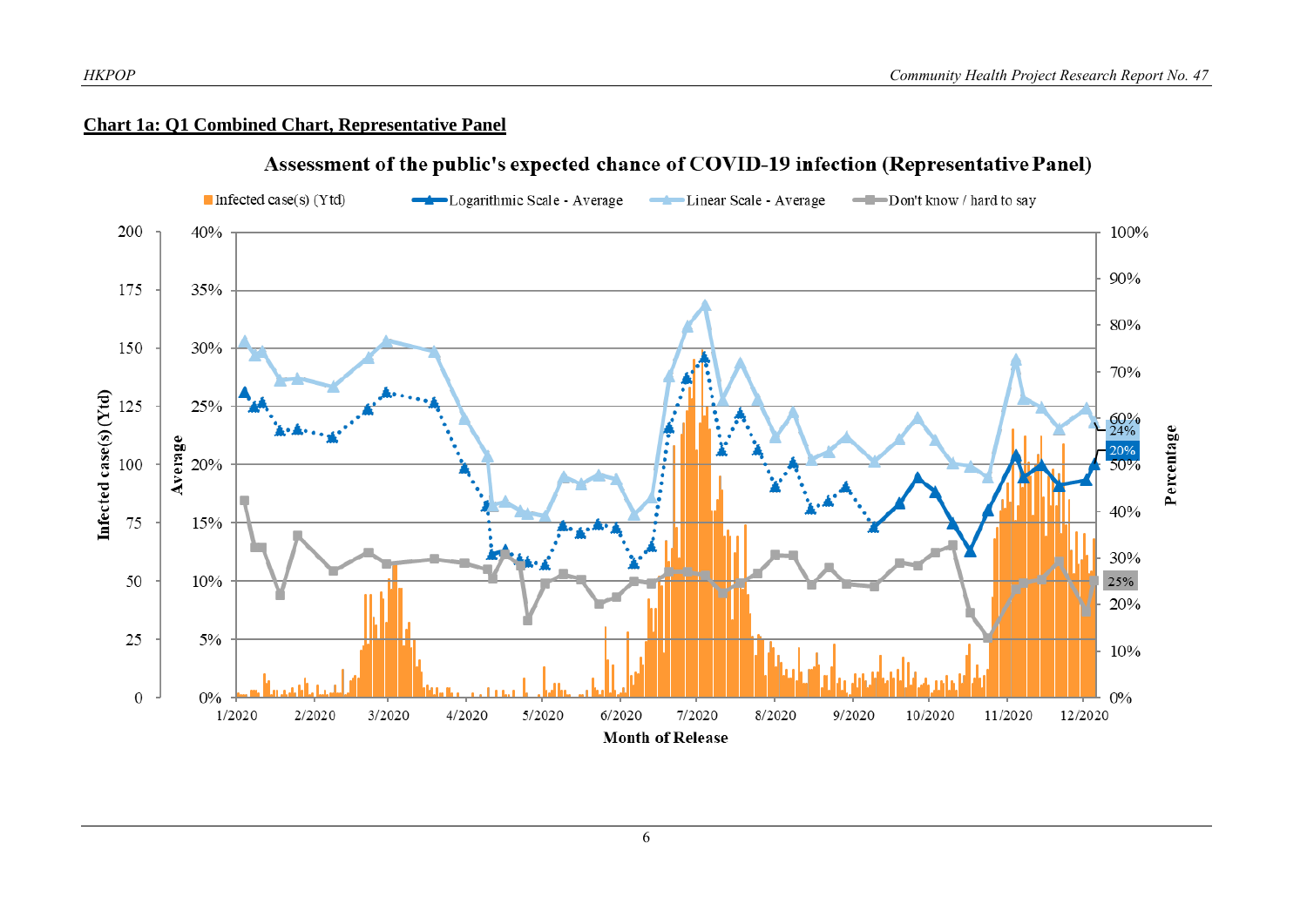#### **Chart 1b: Q1 Combined Chart, Volunteer Panel**



#### Assessment of the public's expected chance of COVID-19 infection (Volunteer Panel)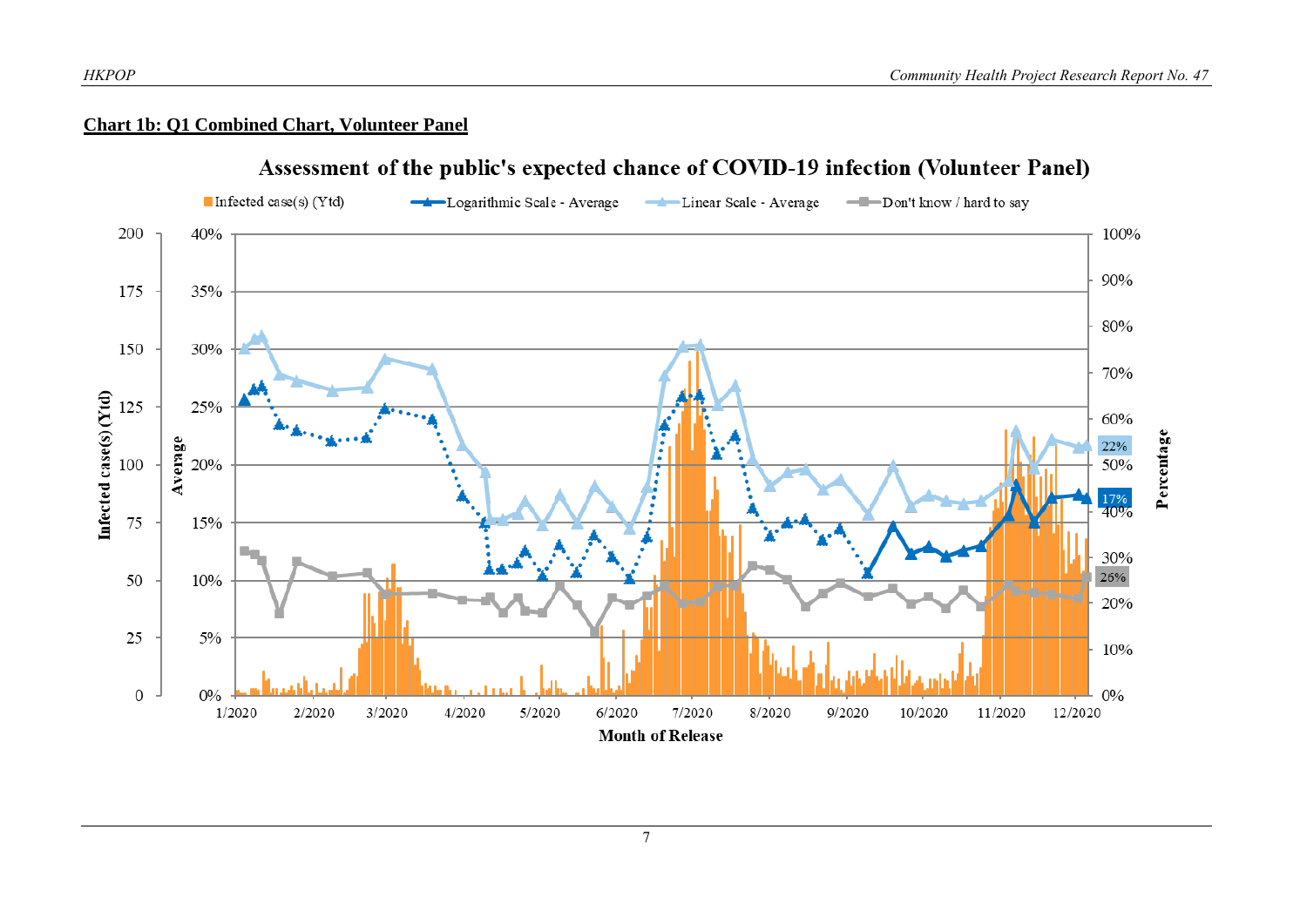| Table 5: Q2 Survey results, by panel type; Survey period: 28-31/12/2020 |
|-------------------------------------------------------------------------|
|-------------------------------------------------------------------------|

|                                        |                  |                  | Hong Kong People Representative Panel (Base=803) |                     | Hong Kong People Volunteer Panel (Base=8,716) |                  |                       |                     |
|----------------------------------------|------------------|------------------|--------------------------------------------------|---------------------|-----------------------------------------------|------------------|-----------------------|---------------------|
| <b>Opinion Question</b> <sup>[3]</sup> | <b>Satisfied</b> | <b>Half-half</b> | <b>Dissatisfied</b>                              | Mean <sup>[4]</sup> | <b>Satisfied</b>                              | <b>Half-half</b> | <b>Dissatisfied</b>   | Mean <sup>[4]</sup> |
| Q2 How satisfied or dissatisfied are   |                  |                  |                                                  |                     |                                               |                  |                       |                     |
| you with the government's              | $16\%^{[5]}$     | $20\%^{[5]}$     | 64%                                              | 2.1                 | $16\%^{[5]}$                                  | $13\%^{[5]}$     | $71\%$ <sup>[5]</sup> | 1.9                 |
| performance in handling novel          |                  |                  |                                                  |                     |                                               |                  |                       |                     |
| coronavirus pneumonia?                 |                  |                  |                                                  |                     |                                               |                  |                       |                     |

[3] Answer options included: very much satisfied, somewhat satisfied, half-half, somewhat dissatisfied, very much dissatisfied and don't know / hard to say.

[4] The mean value is calculated by quantifying all individual responses into 1, 2, 3, 4, 5 marks according to their degree of positive level, where 1 is the lowest and 5 the highest, and then calculate the sample mean.

[5] The difference between the figure and the result from the previous survey has gone beyond the sampling error at 95% confidence level, meaning that the change is statistically significant prima facie. However, whether the difference is statistically significant is not the same as whether they are practically useful or meaningful, and different weighting methods could have been applied in different surveys.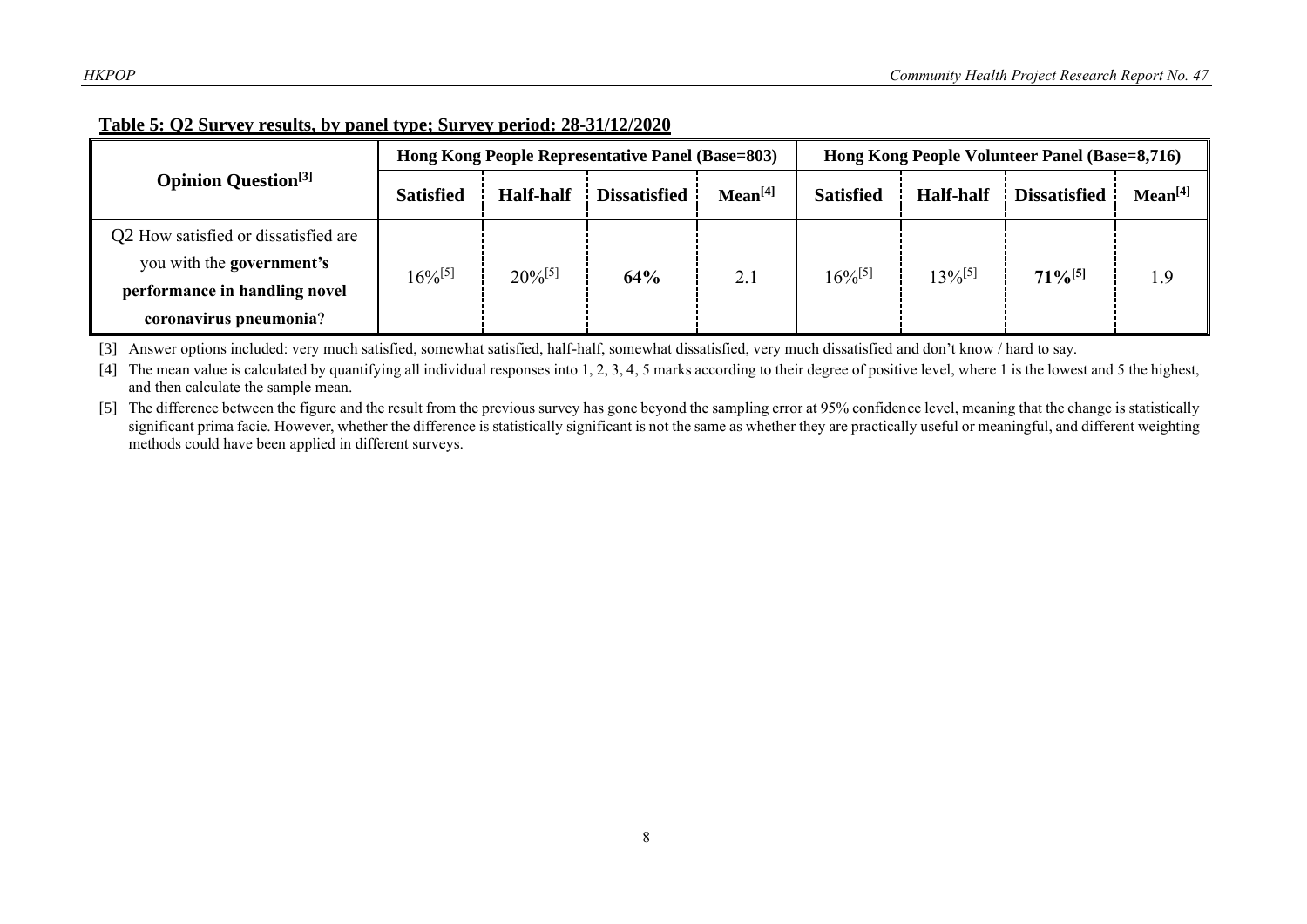#### **Chart 2: Q2 Combined Chart, by panel type**



#### Appraisal of HK Government's performance in handling novel coronavirus pneumonia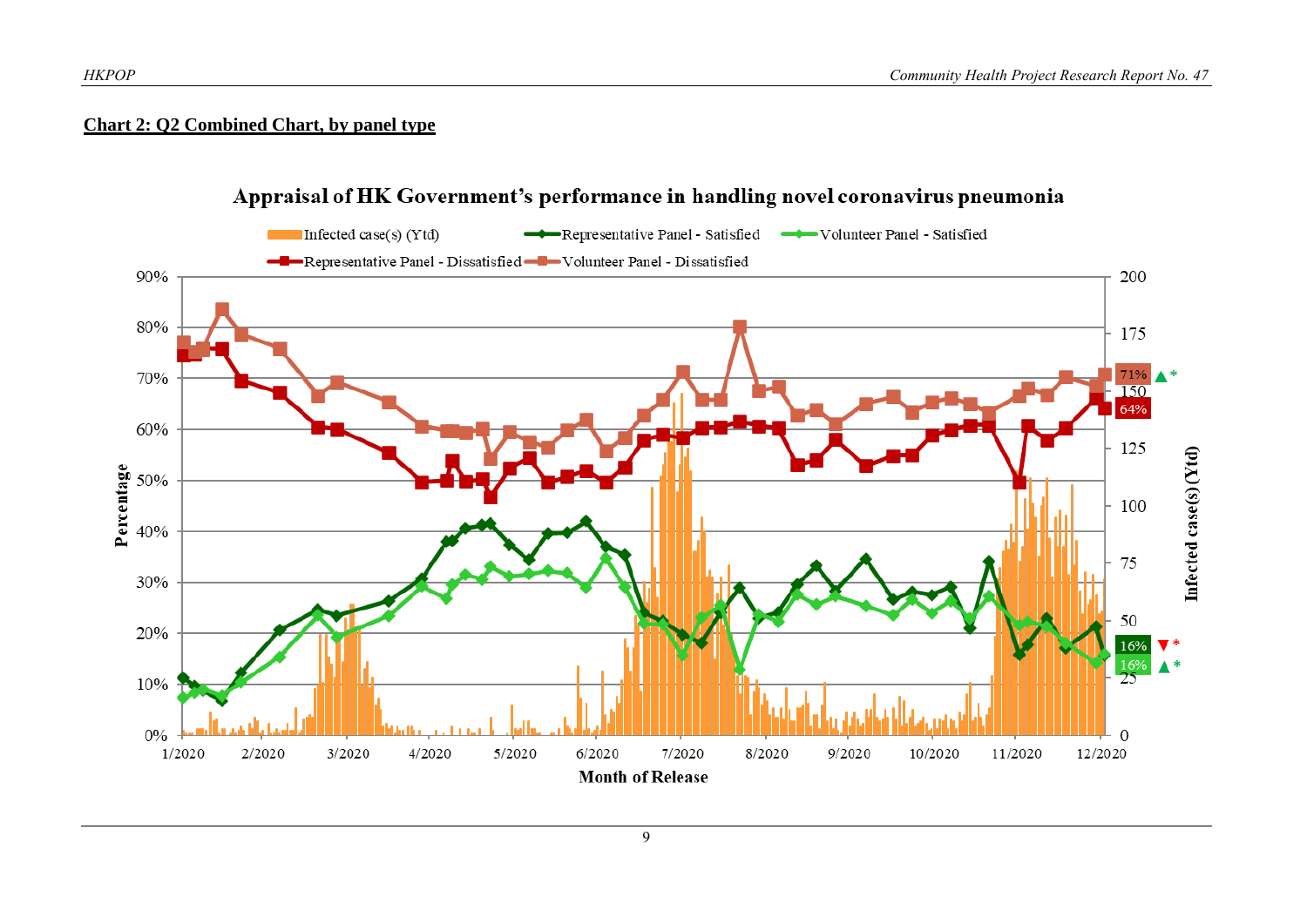# **Appendices**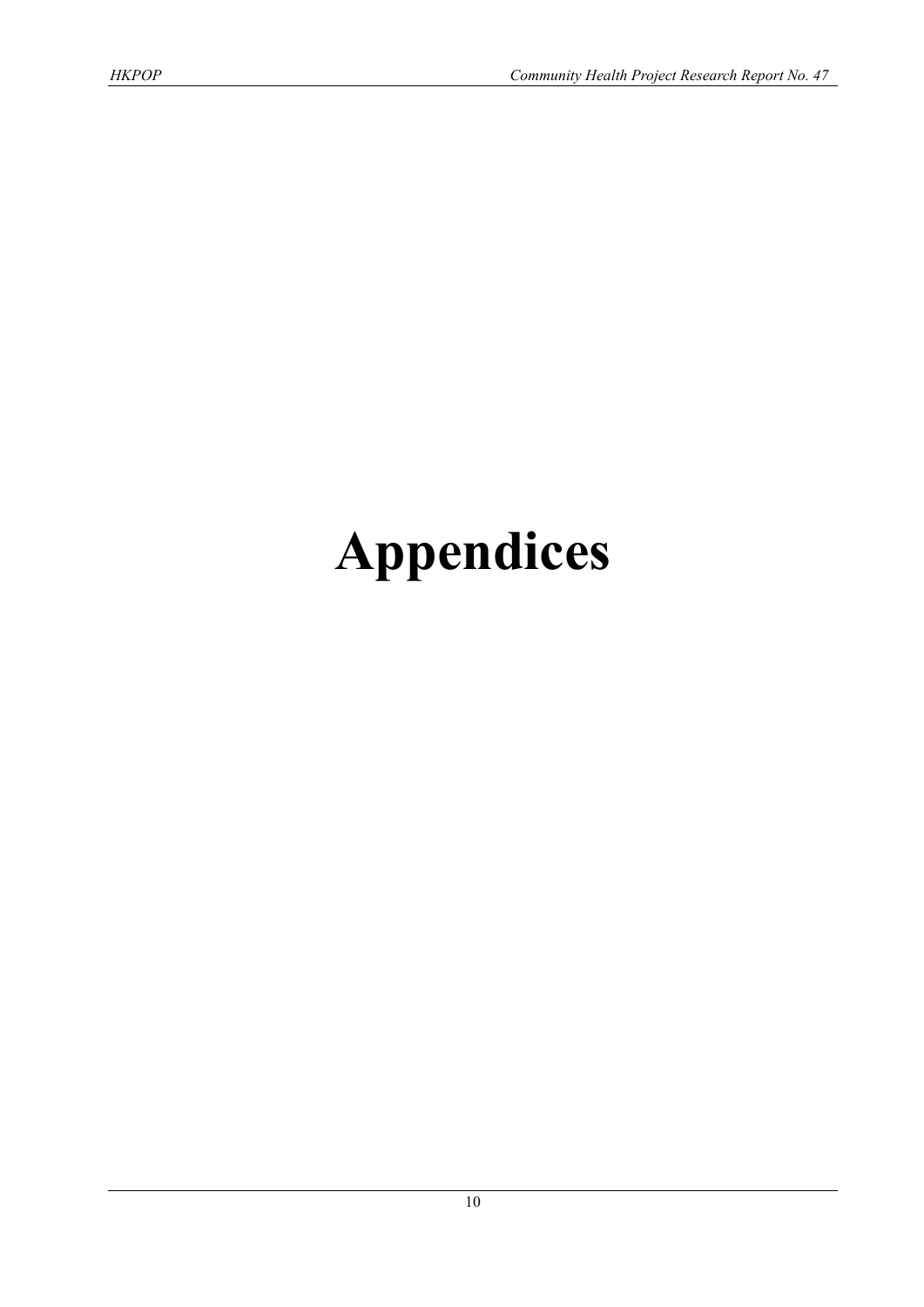## **Appendix 1: Demographic profile of respondents**

| Gender: |                    |            | Hong Kong People Representative Panel |      | Hong Kong People Volunteer Panel |            |           |                 |           |
|---------|--------------------|------------|---------------------------------------|------|----------------------------------|------------|-----------|-----------------|-----------|
|         |                    | Raw sample |                                       |      | Weighted sample                  | Raw sample |           | Weighted sample |           |
|         |                    | Freq       | %                                     | Freq | %                                | Freq       | %         | Freq            | %         |
| Male    |                    | 479        | 59.6%                                 | 378  | 47.0%                            | 4,171      | 47.8%     | 4,107           | 47.1%     |
| Female  |                    | 325        | 40.4%                                 | 426  | 53.0%                            | 4,549      | 52.1%     | 4,617           | 52.9%     |
| Other   |                    |            | 0%                                    | 0    | 0%                               |            | $< 0.1\%$ |                 | $< 0.1\%$ |
|         | Total              | 804        | 100.0%                                | 804  | 100.0%                           | 8,723      | 100.0%    | 8,725           | 100.0%    |
|         | Missing case $(s)$ | 0          |                                       |      |                                  |            |           |                 |           |

| Age:               | Hong Kong People Representative Panel |        |      |                 | Hong Kong People Volunteer Panel |            |       |                 |  |
|--------------------|---------------------------------------|--------|------|-----------------|----------------------------------|------------|-------|-----------------|--|
|                    | Raw sample                            |        |      | Weighted sample |                                  | Raw sample |       | Weighted sample |  |
|                    | Freq                                  | %      | Freq | %               | Freq                             | $\%$       | Freq  | %               |  |
| $12 - 29$          | 85                                    | 10.6%  | 162  | 20.2%           | 1,578                            | 18.2%      | 1,755 | 20.2%           |  |
| $30 - 39$          | 139                                   | 17.4%  | 125  | 15.6%           | 2,084                            | 24.0%      | 1,358 | 15.6%           |  |
| $40 - 49$          | 155                                   | 19.4%  | 131  | 16.3%           | 2,162                            | 24.9%      | 1,420 | 16.3%           |  |
| $50 - 59$          | 215                                   | 26.8%  | 149  | 18.6%           | 1,894                            | 21.8%      | 1,618 | 18.6%           |  |
| 60 or above        | 207                                   | 25.8%  | 234  | 29.2%           | 975                              | 11.2%      | 2,541 | 29.2%           |  |
| Total              | 801                                   | 100.0% | 801  | 100.0%          | 8,693                            | 100.0%     | 8,690 | 100.0%          |  |
| Missing case $(s)$ | 3                                     |        | 3    |                 | 33                               |            | 36    |                 |  |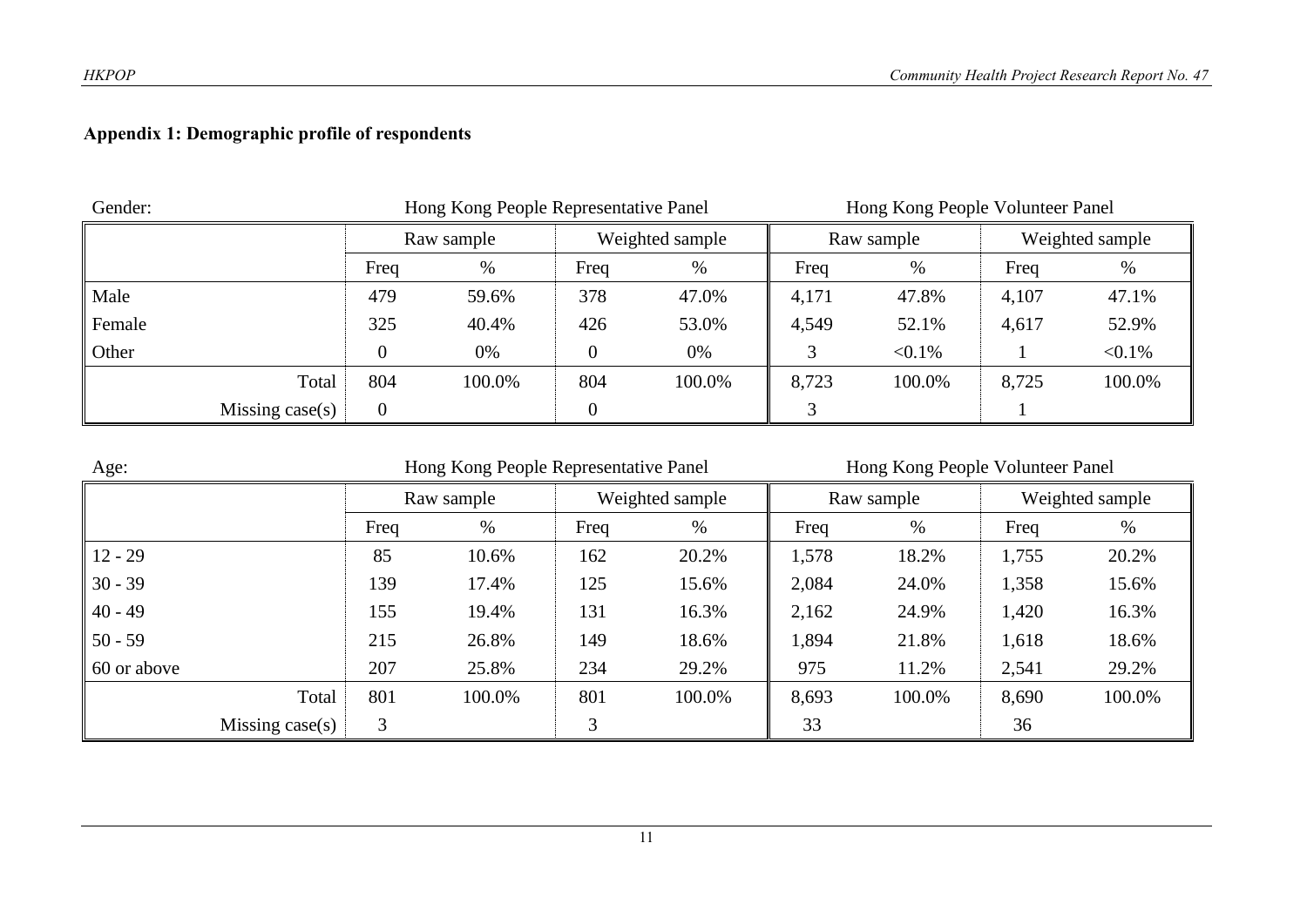| Education attainment: | Hong Kong People Representative Panel |            |                 |        | Hong Kong People Volunteer Panel |        |                 |        |
|-----------------------|---------------------------------------|------------|-----------------|--------|----------------------------------|--------|-----------------|--------|
|                       |                                       | Raw sample | Weighted sample |        | Raw sample                       |        | Weighted sample |        |
|                       | Freq                                  | %          | Freq            | %      | Freq                             | %      | Freq            | %      |
| Primary or below      |                                       | 0.4%       | 10              | 1.3%   | 16                               | 0.2%   | 19              | 0.3%   |
| Secondary             | 193                                   | 24.3%      | 181             | 23.5%  | 1,259                            | 15.7%  | 1,177           | 17.3%  |
| Tertiary or above     | 598                                   | 75.3%      | 579             | 75.2%  | 6,729                            | 84.1%  | 5,591           | 82.4%  |
| Total                 | 794                                   | 100.0%     | 770             | 100.0% | 8,004                            | 100.0% | 6,788           | 100.0% |
| Missing case(s)       | 10                                    |            | 34              |        | 722                              |        | 1,938           |        |
|                       |                                       |            |                 |        |                                  |        |                 |        |

| Occupation:                | Hong Kong People Representative Panel |            |      |                 | Hong Kong People Volunteer Panel |            |       |                 |  |
|----------------------------|---------------------------------------|------------|------|-----------------|----------------------------------|------------|-------|-----------------|--|
|                            |                                       | Raw sample |      | Weighted sample |                                  | Raw sample |       | Weighted sample |  |
|                            | Freq                                  | %          | Freq | $\%$            | Freq                             | %          | Freq  | $\%$            |  |
| Administrators and         | 278                                   | 34.9%      | 236  | 30.6%           | 3,173                            | 39.7%      | 2,315 | 34.2%           |  |
| professionals              |                                       |            |      |                 |                                  |            |       |                 |  |
| Clerks and service workers | 177                                   | 22.2%      | 153  | 19.9%           | 2,117                            | 26.5%      | 1,285 | 19.0%           |  |
| Workers                    | 26                                    | 3.3%       | 29   | 3.8%            | 168                              | 2.1%       | 46    | 0.7%            |  |
| <b>Students</b>            | 21                                    | 2.6%       | 71   | 9.2%            | 392                              | 4.9%       | 632   | 9.3%            |  |
| Home-makers / housewives   | 48                                    | 6.0%       | 80   | 10.4%           | 396                              | 5.0%       | 265   | 3.9%            |  |
| Others                     | 246                                   | 30.9%      | 201  | 26.1%           | 1,740                            | 21.8%      | 2,222 | 32.8%           |  |
| Total                      | 796                                   | 100.0%     | 771  | 100.0%          | 7,986                            | 100.0%     | 6,765 | 100.0%          |  |
| Missing $case(s)$          | 8                                     |            | 33   |                 | 740                              |            | 1,961 |                 |  |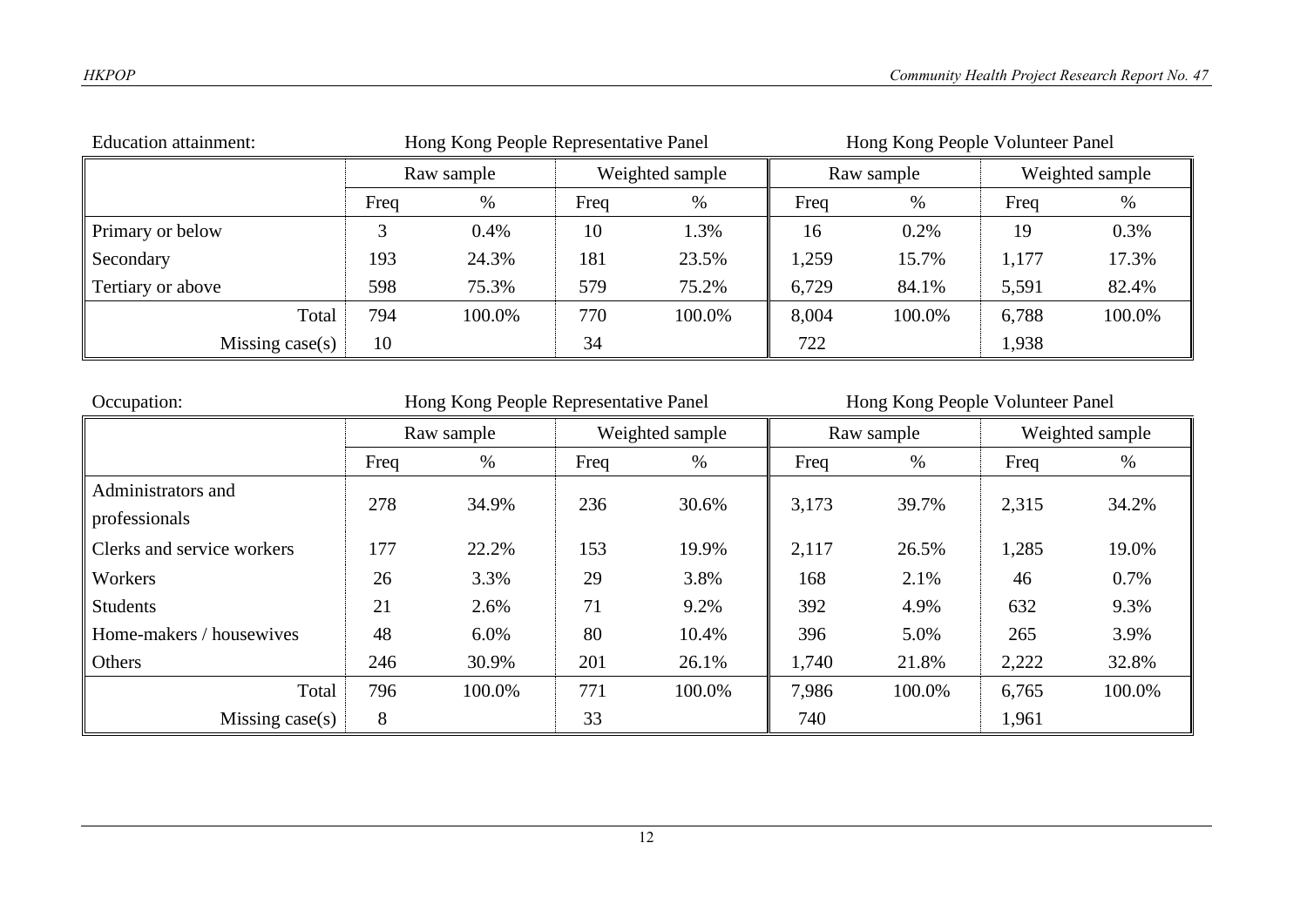| District:         | Hong Kong People Representative Panel |            |      |                 |       | Hong Kong People Volunteer Panel |       |                 |  |
|-------------------|---------------------------------------|------------|------|-----------------|-------|----------------------------------|-------|-----------------|--|
|                   |                                       | Raw sample |      | Weighted sample |       | Raw sample                       |       | Weighted sample |  |
|                   | Freq                                  | $\%$       | Freq | $\%$            | Freq  | $\%$                             | Freq  | $\%$            |  |
| Central & Western | 28                                    | 3.8%       | 24   | 3.3%            | 337   | 4.1%                             | 271   | 3.3%            |  |
| Wan Chai          | 12                                    | 1.6%       | 18   | 2.5%            | 203   | 2.4%                             | 203   | 2.4%            |  |
| Eastern           | 88                                    | 11.8%      | 55   | 7.4%            | 768   | 9.3%                             | 609   | 7.3%            |  |
| Southern          | 35                                    | 4.7%       | 26   | 3.6%            | 333   | 4.0%                             | 294   | 3.5%            |  |
| Yau Tsim Mong     | 29                                    | 3.9%       | 33   | 4.4%            | 315   | 3.8%                             | 365   | 4.4%            |  |
| Sham Shui Po      | 30                                    | 4.0%       | 41   | 5.5%            | 402   | 4.8%                             | 457   | 5.5%            |  |
| Kowloon City      | 48                                    | 6.5%       | 42   | 5.7%            | 439   | 5.3%                             | 466   | 5.6%            |  |
| Wong Tai Sin      | 27                                    | 3.6%       | 42   | 5.7%            | 433   | 5.2%                             | 468   | 5.6%            |  |
| <b>Kwun Tong</b>  | 59                                    | 7.9%       | 69   | 9.2%            | 631   | 7.6%                             | 761   | 9.2%            |  |
| Tsuen Wan         | 37                                    | 5.0%       | 31   | 4.2%            | 412   | 5.0%                             | 346   | 4.2%            |  |
| Tuen Mun          | 53                                    | 7.1%       | 50   | 6.7%            | 527   | 6.4%                             | 551   | 6.6%            |  |
| Yuen Long         | 58                                    | 7.8%       | 64   | 8.6%            | 582   | 7.0%                             | 722   | 8.7%            |  |
| North             | 14                                    | 1.9%       | 31   | 4.2%            | 263   | 3.2%                             | 346   | 4.2%            |  |
| Tai Po            | 32                                    | 4.3%       | 31   | 4.1%            | 391   | 4.7%                             | 341   | 4.1%            |  |
| Sai Kung          | 44                                    | 5.9%       | 47   | 6.4%            | 657   | 7.9%                             | 526   | 6.3%            |  |
| Sha Tin           | 93                                    | 12.5%      | 69   | 9.3%            | 963   | 11.6%                            | 792   | 9.6%            |  |
| Kwai Tsing        | 38                                    | 5.1%       | 50   | 6.8%            | 484   | 5.8%                             | 573   | 6.9%            |  |
| Islands           | 18                                    | 2.4%       | 18   | 2.5%            | 159   | 1.9%                             | 204   | 2.5%            |  |
| Total             | 743                                   | 100.0%     | 743  | 100.0%          | 8,299 | 100.0%                           | 8,293 | 100.0%          |  |
| Missing $case(s)$ | 61                                    |            | 61   |                 | 427   |                                  | 433   |                 |  |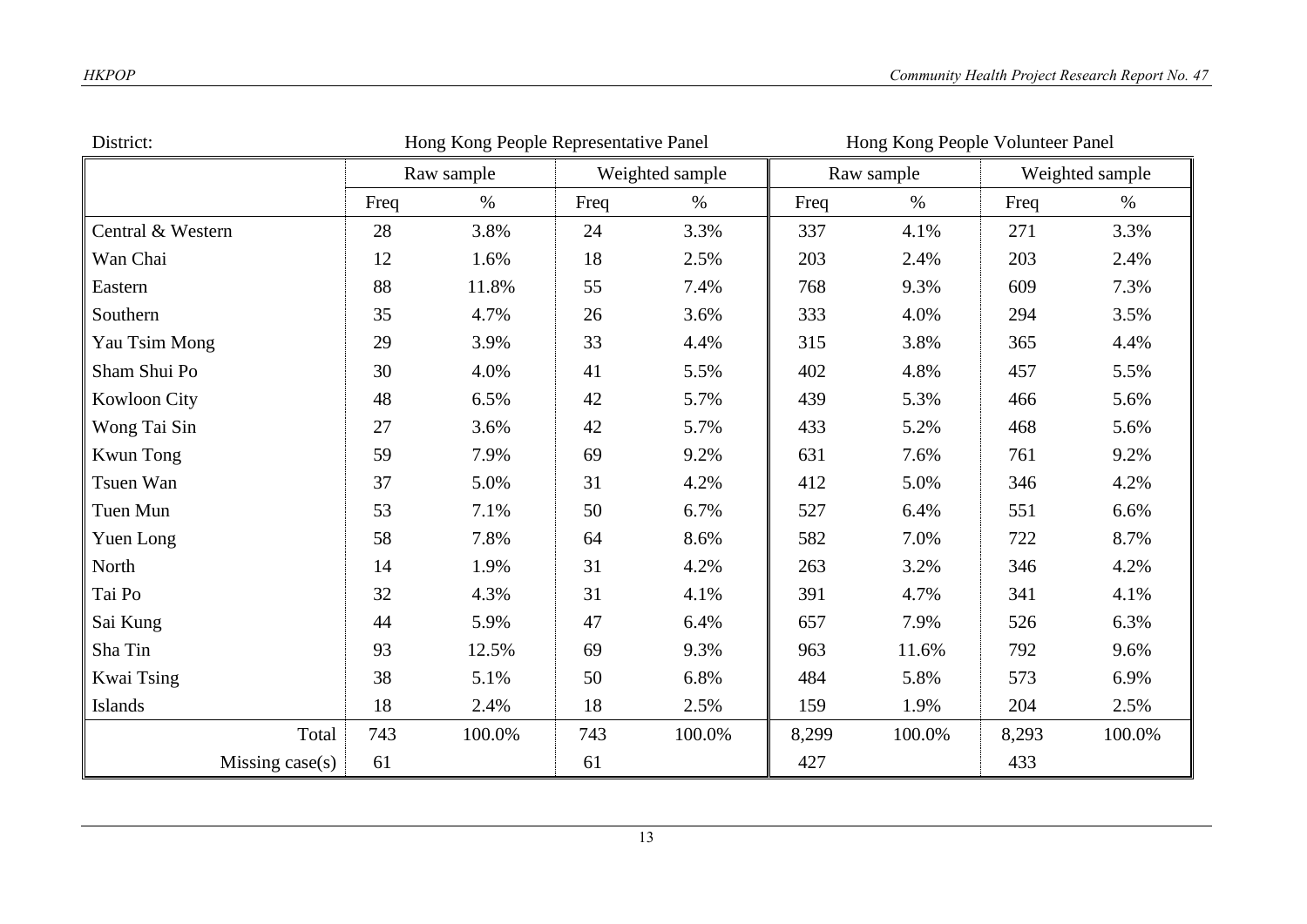| Political inclination: *           | Hong Kong People Representative Panel                                     |            |                               |        | Hong Kong People Volunteer Panel |                 |                 |        |
|------------------------------------|---------------------------------------------------------------------------|------------|-------------------------------|--------|----------------------------------|-----------------|-----------------|--------|
|                                    |                                                                           | Raw sample | Weighted sample<br>Raw sample |        |                                  | Weighted sample |                 |        |
|                                    | Freq                                                                      | $\%$       | Freq                          | $\%$   | Freq                             | $\%$            | Freq            | $\%$   |
| Pro-democracy camp                 | 395                                                                       | 49.3%      | 215                           | 26.9%  | 3,957                            | 49.5%           | 1,967           | 29.0%  |
| Pro-establishment camp             | 21                                                                        | 2.6%       | 54                            | 6.8%   | 34                               | 0.4%            | 548             | 8.1%   |
| Localist                           | 194                                                                       | 24.2%      | 109                           | 13.7%  | 3,191                            | 39.9%           | 1,133           | 16.7%  |
| Centrist                           | 57                                                                        | 7.1%       | 107                           | 13.4%  | 197                              | 2.5%            | 920             | 13.6%  |
| Others                             | 6                                                                         | 0.7%       | $\overline{2}$                | 0.2%   | 110                              | 1.4%            | 257             | 3.8%   |
| No political inclination /         |                                                                           |            |                               |        |                                  |                 |                 |        |
| politically neutral / don't belong | 118                                                                       | 14.7%      | 277                           | 34.7%  | 365                              | 4.6%            | 1,576           | 23.2%  |
| to any camp                        |                                                                           |            |                               |        |                                  |                 |                 |        |
| Don't know / hard to say           | 10                                                                        | 1.2%       | 33                            | 4.2%   | 145                              | 1.8%            | 378             | 5.6%   |
| Total                              | 801                                                                       | 100.0%     | 798                           | 100.0% | 7,999                            | 100.0%          | 6,779           | 100.0% |
| Missing $case(s)$                  | $\mathfrak{Z}$                                                            |            | 6                             |        | 727                              |                 | 1,947           |        |
| Voted political camp: *            | Hong Kong People Volunteer Panel<br>Hong Kong People Representative Panel |            |                               |        |                                  |                 |                 |        |
|                                    |                                                                           | Raw sample | Weighted sample               |        | Raw sample                       |                 | Weighted sample |        |
|                                    | Freq                                                                      | $\%$       | Freq                          | $\%$   | Freq                             | $\%$            | Freq            | $\%$   |
| Democratic                         | 575                                                                       | 71.5%      | 195                           | 24.2%  | 7,426                            | 85.9%           | 2,157           | 24.9%  |
| Non-democratic                     | 65                                                                        | 8.1%       | 207                           | 25.7%  | 104                              | 1.2%            | 1,950           | 22.5%  |
| Did not vote / blank vote / void   |                                                                           |            |                               |        |                                  |                 |                 |        |
| vote / don't know / hard to say /  | 148                                                                       | 18.4%      | 320                           | 39.7%  | 987                              | 11.4%           | 3,776           | 43.6%  |
| refuse to answer                   |                                                                           |            |                               |        |                                  |                 |                 |        |
| Not a registered voter             | 16                                                                        | 2.0%       | 83                            | 10.3%  | 127                              | 1.5%            | 774             | 8.9%   |
| Total                              | 804                                                                       | 100.0%     | 804                           | 100.0% | 8,644                            | 100.0%          | 8,656           | 100.0% |

\* (Only for respondents aged 18 or above or refuse to answer age)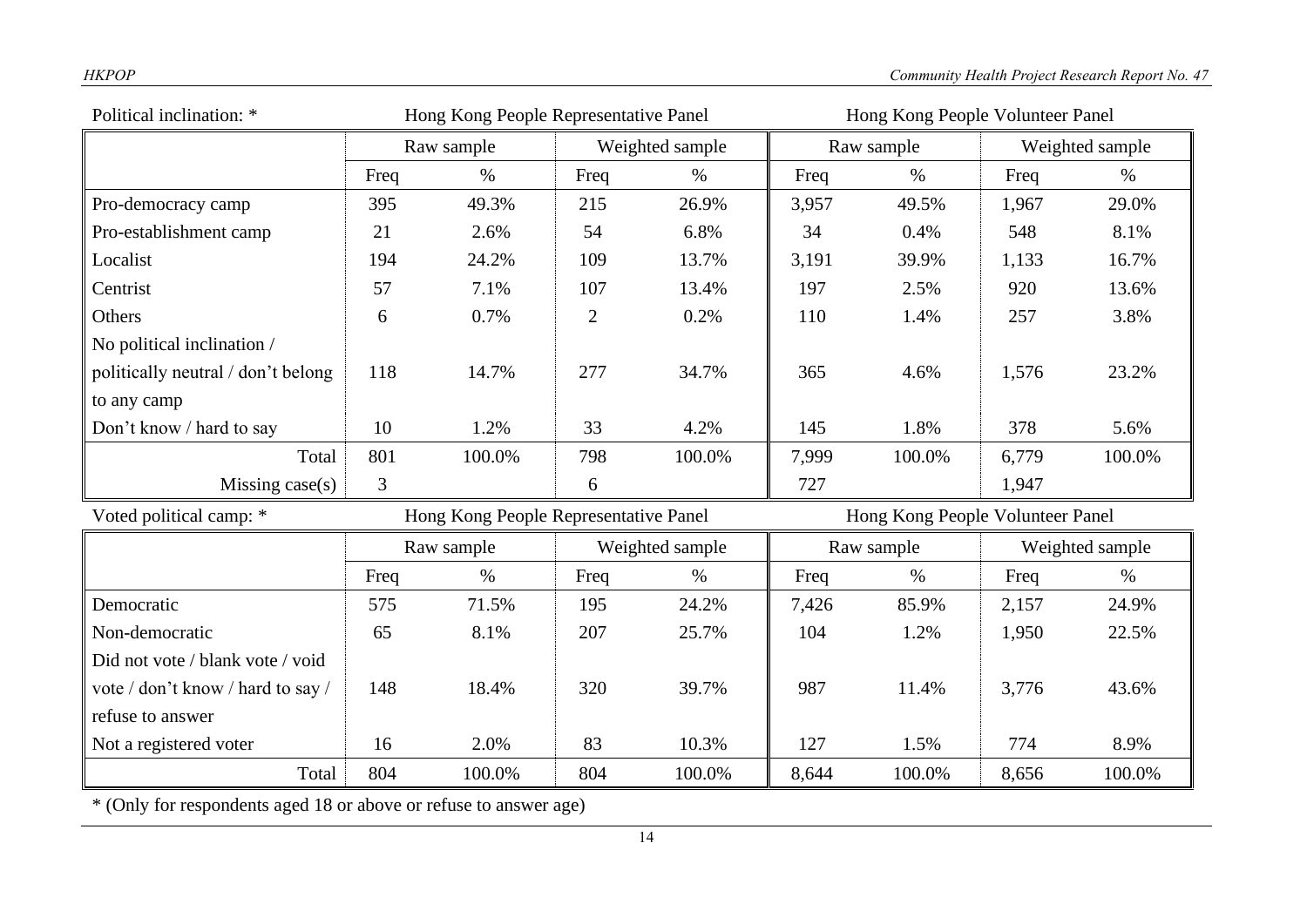## **Appendix 2: Contact Information**

|                         | Hong Kong People Representative Panel | Hong Kong People Volunteer Panel |
|-------------------------|---------------------------------------|----------------------------------|
| Total valid samples     | 804                                   | 8,726                            |
| Survey period           | 28-31/12/2020                         | 28-31/12/2020                    |
| Success rate            | 9.0%                                  | 9.9%                             |
| Questionnaires sent out | 8,954                                 | 88,504                           |
| Questionnaires received | 909                                   | 9,419                            |
| Ineligible samples      | $\boldsymbol{0}$                      | 22                               |
| Invalid samples         | 38                                    | 531                              |
| Incomplete samples      | 67                                    | 140                              |
| Standard error          | 1.8%                                  | 0.5%                             |
| Sampling error          | 3.5%                                  | 1.0%                             |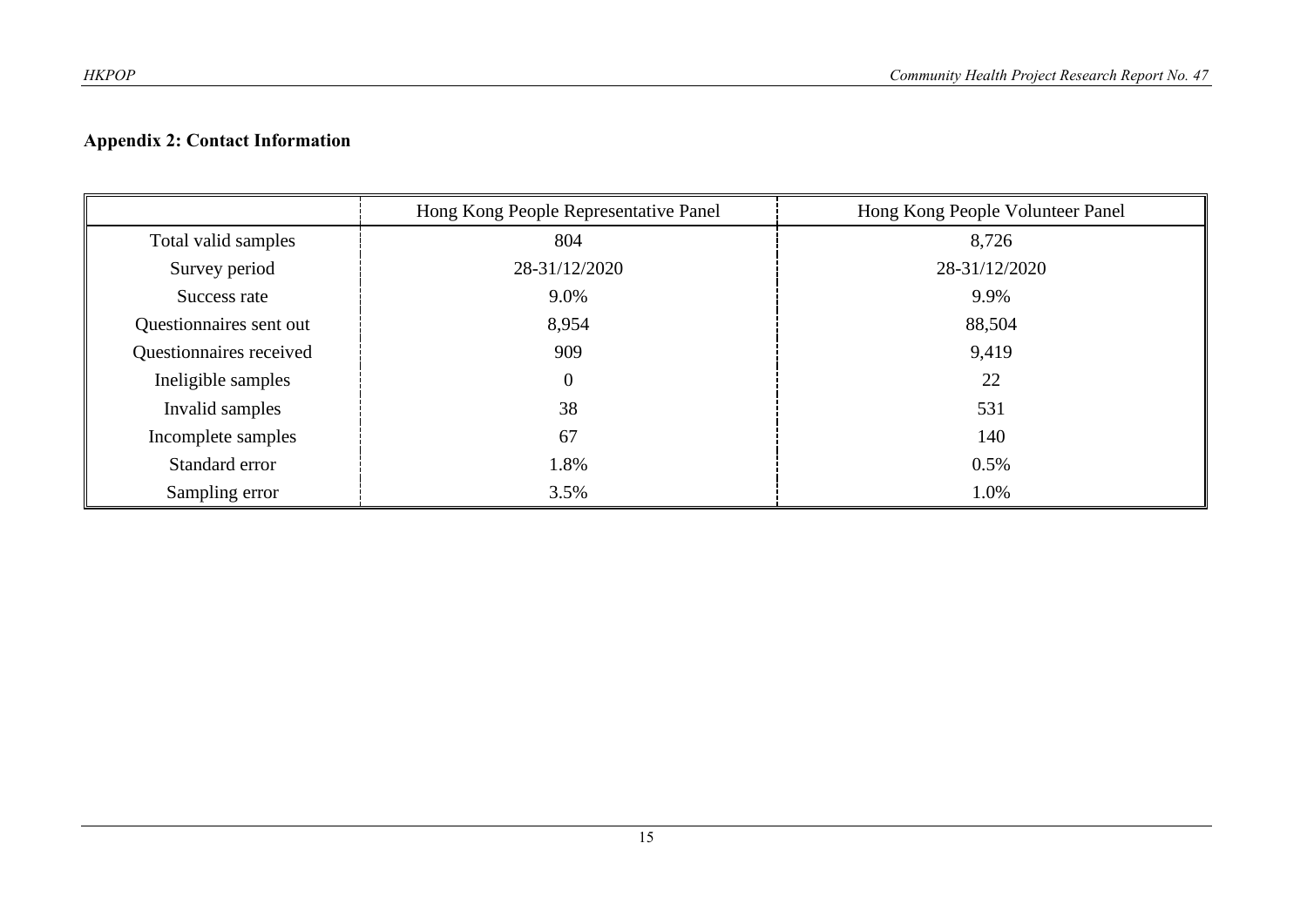## **Appendix 3: Quantitative analyses**

| Q1 What do you think is your chance of being infected with | Hong Kong People Representative Panel |                      | Hong Kong People Volunteer Panel |                 |  |  |
|------------------------------------------------------------|---------------------------------------|----------------------|----------------------------------|-----------------|--|--|
| the Coronavirus disease, also known as Wuhan pneumonia,    |                                       | Percentages          |                                  | Percentages     |  |  |
| in the coming one month? [Linear Scale]                    | Frequencies                           | $(Base=801)$         | Frequencies                      | $(Base=8,719)$  |  |  |
| Certainly not                                              | 101                                   | 12.6%                | 874                              | 10.0%           |  |  |
| 10% chance                                                 | 182                                   | 22.7%                | 2,320                            | 26.6%           |  |  |
| 20% chance<br>Small chance                                 | $92\,$<br>455                         | 11.4%<br>56.8%       | 982<br>5,112                     | 11.3%<br>58.6%  |  |  |
| 30% chance                                                 | 53                                    | 6.7%                 | 659                              | 7.6%            |  |  |
| 40% chance                                                 | 27                                    | 3.4%                 | 277                              | 3.2%            |  |  |
| 50% chance                                                 | 75                                    | 9.3%                 | 617                              | 7.1%            |  |  |
| 60% chance                                                 | 27                                    | 3.4%                 | 89                               | 1.0%            |  |  |
| 70% chance                                                 | 14                                    | 1.7%                 | 98                               | 1.1%            |  |  |
| 80% chance<br>Large chance                                 | $\overline{7}$<br>$\left\{54\right\}$ | 0.9%<br>$6.8\%$      | 138<br>$375$                     | 1.6%<br>$4.3\%$ |  |  |
| 90% chance                                                 | $\mathfrak{Z}$                        | 0.4%                 | 31                               | 0.4%            |  |  |
| 100% chance (Certainly will)                               | 3                                     | 0.4%                 | 19                               | 0.2%            |  |  |
| Others                                                     | $\sqrt{6}$                            | 0.7%                 | 143                              | 1.6%            |  |  |
| Don't know / hard to say                                   | 211                                   | 26.3%                | 2,472                            | 28.3%           |  |  |
| Total                                                      | 801                                   | 100.0%               | 8,719                            | 100.0%          |  |  |
| Mean                                                       |                                       | 23.7%                |                                  | 21.7%           |  |  |
| Standard error of mean                                     |                                       | 0.9%                 |                                  | 0.3%            |  |  |
| Median                                                     |                                       | 20.0%                |                                  | 10.0%           |  |  |
| Refuse to answer                                           |                                       | $\boldsymbol{\beta}$ |                                  | $\overline{7}$  |  |  |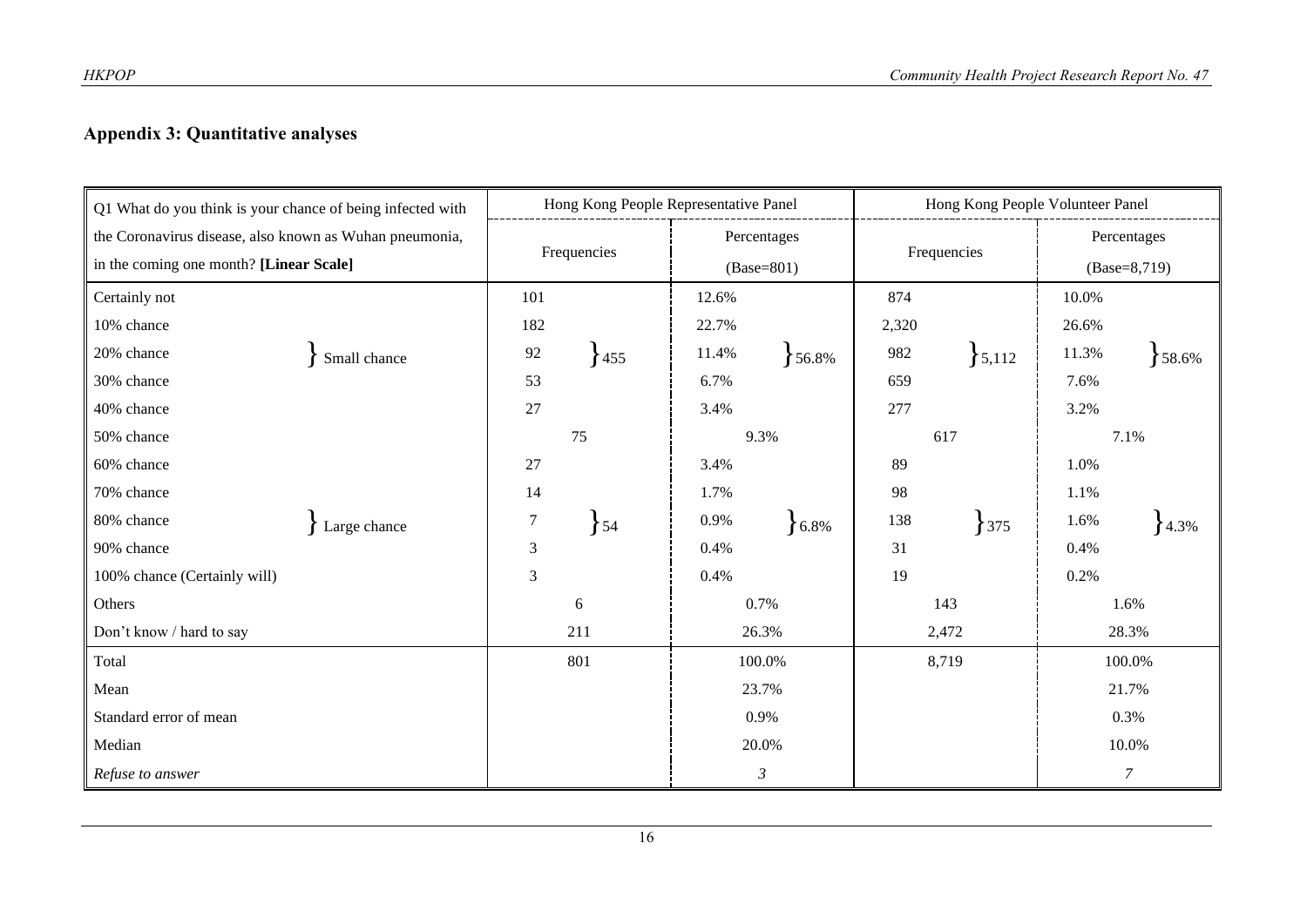| Q1 What do you think is your chance of being infected with<br>the Coronavirus disease, also known as Wuhan pneumonia,<br>in the coming one month? [Logarithmic Scale] |              | Hong Kong People Representative Panel |                     |             | Hong Kong People Volunteer Panel |             |       |                |        |
|-----------------------------------------------------------------------------------------------------------------------------------------------------------------------|--------------|---------------------------------------|---------------------|-------------|----------------------------------|-------------|-------|----------------|--------|
|                                                                                                                                                                       |              | Frequencies                           |                     | Percentages |                                  | Frequencies |       | Percentages    |        |
|                                                                                                                                                                       |              |                                       |                     | (Base=804)  |                                  |             |       | $(Base=8,704)$ |        |
| 0% chance (Certainly not)                                                                                                                                             |              | 76                                    |                     | 9.5%        |                                  | 576         |       | 6.6%           |        |
| 0.001% chance (1 in 100,000)                                                                                                                                          |              | 39                                    |                     | 4.8%        |                                  | 454         |       | 5.2%           |        |
| 0.01% chance (1 in 10,000)                                                                                                                                            |              | 34                                    |                     | 4.2%        |                                  | 482         |       | 5.5%           |        |
| $0.1\%$ chance $(1 \text{ in } 1,000)$                                                                                                                                |              | 15                                    |                     | 1.8%        |                                  | 343         |       | 3.9%           |        |
| 1% chance (1 in 100)                                                                                                                                                  |              | 34                                    |                     | 4.2%        |                                  | 599         |       | 6.9%           |        |
| 5% chance (1 in 20)                                                                                                                                                   |              | 52                                    | 6.5%                |             | 368                              |             | 4.2%  |                |        |
| 10% chance $(1 \text{ in } 10)$                                                                                                                                       |              | 83                                    |                     | 10.3%       |                                  | 971         |       | 11.2%          | 63.8%  |
| 15% chance                                                                                                                                                            | Small chance | $\overline{7}$                        | 485                 | 0.8%        | 60.4%                            | 189         | 5,550 | 2.2%           |        |
| 20% chance                                                                                                                                                            |              | 66                                    |                     | 8.2%        |                                  | 609         |       | 7.0%           |        |
| 25% chance                                                                                                                                                            |              | 8                                     |                     | 0.9%        |                                  | 62          |       | 0.7%           |        |
| 30% chance                                                                                                                                                            |              | 34                                    |                     | 4.2%        |                                  | 639         |       | 7.3%           |        |
| 35% chance                                                                                                                                                            |              | 14                                    |                     | 1.7%        |                                  | 34          |       | 0.4%           |        |
| 40% chance                                                                                                                                                            |              | 21                                    |                     | 2.6%        |                                  | 204         |       | 2.3%           |        |
| 45% chance                                                                                                                                                            |              | 5                                     |                     | 0.6%        |                                  | 19          |       | 0.2%           |        |
| 50% chance                                                                                                                                                            |              | 67                                    |                     | 8.3%        |                                  | 498         |       | 5.7%           |        |
| 60% chance                                                                                                                                                            |              | 18                                    |                     | 2.2%        | 6.2%                             | 84          | 367   | 1.0%           | 4.2%   |
| 70% chance                                                                                                                                                            |              | 20                                    |                     | 2.4%        |                                  | 134         |       | 1.5%           |        |
| 80% chance                                                                                                                                                            | Large chance | 6                                     | $\left\{50\right\}$ | 0.8%        |                                  | 99          |       | 1.1%           |        |
| 90% chance                                                                                                                                                            |              | 3                                     |                     | 0.4%        |                                  | 28          |       | 0.3%           |        |
| 100% chance (Certainly will)                                                                                                                                          |              | 3                                     |                     | 0.4%        |                                  | 21          |       | 0.2%           |        |
| Others                                                                                                                                                                |              | $\leq$ 1                              |                     |             | 0.1%                             |             | 37    |                | 0.4%   |
| Don't know / hard to say                                                                                                                                              |              | 202                                   |                     |             | 25.1%                            |             | 2,252 |                | 25.9%  |
| Total                                                                                                                                                                 |              | 804                                   |                     |             | 100.0%                           |             | 8,704 |                | 100.0% |
| Mean                                                                                                                                                                  |              |                                       |                     |             | 20.1%                            |             |       |                | 17.2%  |
| Standard error of mean                                                                                                                                                |              |                                       |                     |             | 0.9%                             |             |       |                | 0.3%   |
| Median                                                                                                                                                                |              |                                       |                     |             | 10.0%                            |             |       |                | 10.0%  |
| Refuse to answer                                                                                                                                                      |              |                                       |                     |             | $\boldsymbol{\theta}$            |             |       |                | 22     |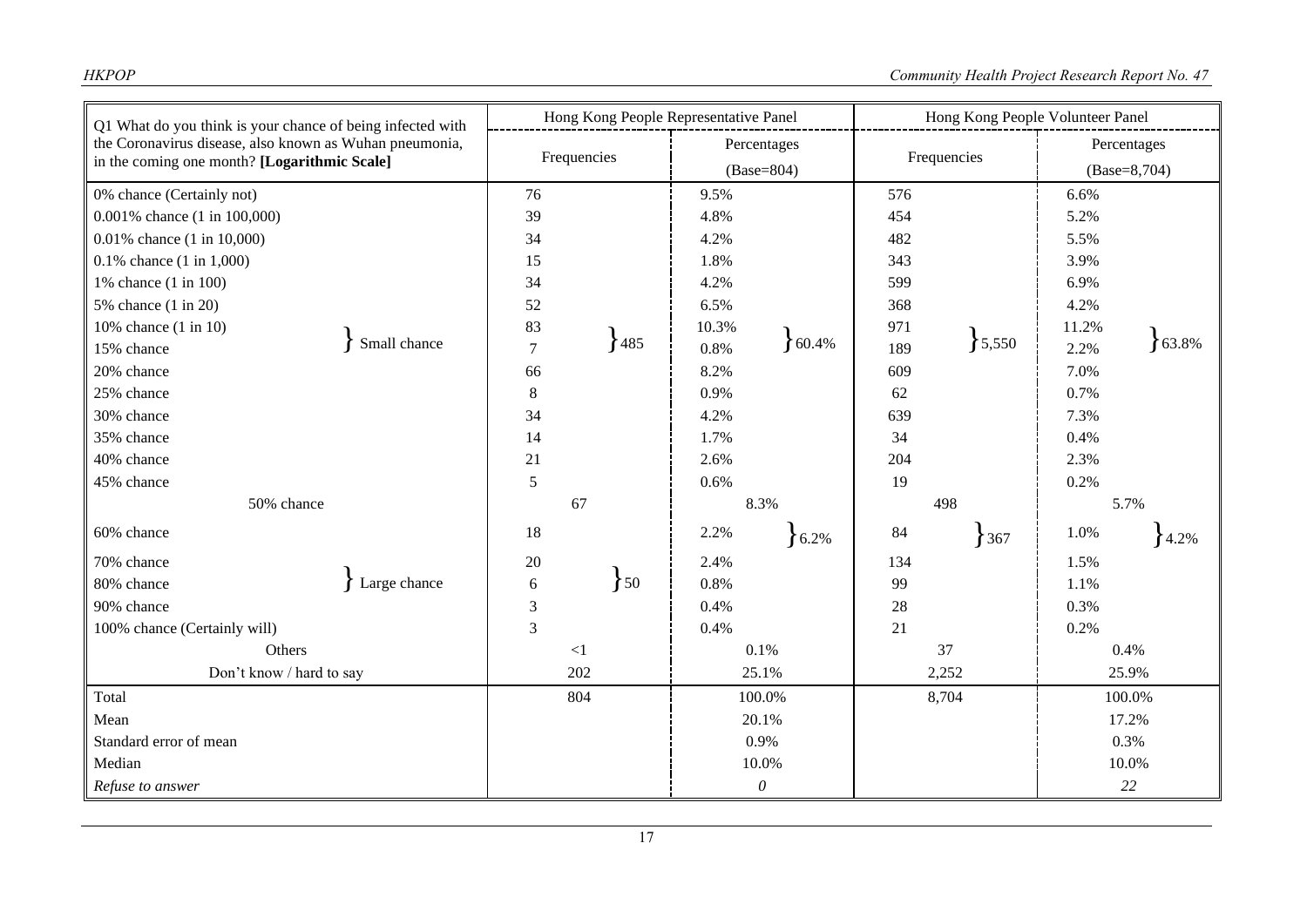| Q2 How satisfied or dissatisfied are you with the      | Hong Kong People Representative Panel |                   | Hong Kong People Volunteer Panel |                |  |  |
|--------------------------------------------------------|---------------------------------------|-------------------|----------------------------------|----------------|--|--|
| government's performance in handling novel coronavirus | Frequencies                           | Percentages       | Frequencies                      | Percentages    |  |  |
| pneumonia?                                             |                                       | $(Base=804)$      |                                  | $(Base=8,721)$ |  |  |
| Very much satisfied                                    | 45                                    | 5.6%              | 470                              | 5.4%           |  |  |
| Satisfied<br>Somewhat satisfied                        | 126<br>80                             | 15.6%<br>10.0%    | 1,390<br>920                     | 15.9%<br>10.5% |  |  |
| Half-half                                              | 162                                   | 20.2%             | 1,147                            | 13.2%          |  |  |
| Somewhat dissatisfied                                  | 148                                   | 18.4%             | 995                              | 11.4%          |  |  |
| Dissatisfied<br>Very much dissatisfied                 | 516<br>368                            | $64.2\%$<br>45.8% | 6,182<br>5,188                   | 70.9%<br>59.5% |  |  |
| Don't know / hard to say                               | $\leq$ 1                              | $< 0.1\%$         |                                  | $< 0.1\%$      |  |  |
| Total                                                  | 804                                   | 100.0%            | 8,721                            | 100.0%         |  |  |
| Mean values                                            |                                       | 2.1               |                                  | 1.9            |  |  |
| Standard error of mean                                 |                                       | < 0.1             |                                  | < 0.1          |  |  |
| Median                                                 |                                       | 2.0               |                                  | 1.0            |  |  |
| Refuse to answer                                       |                                       | $\langle$ 1       |                                  | 5              |  |  |
| Net value (Satisfied-Dissatisfied)                     |                                       | $-48.6%$          |                                  | $-55.0\%$      |  |  |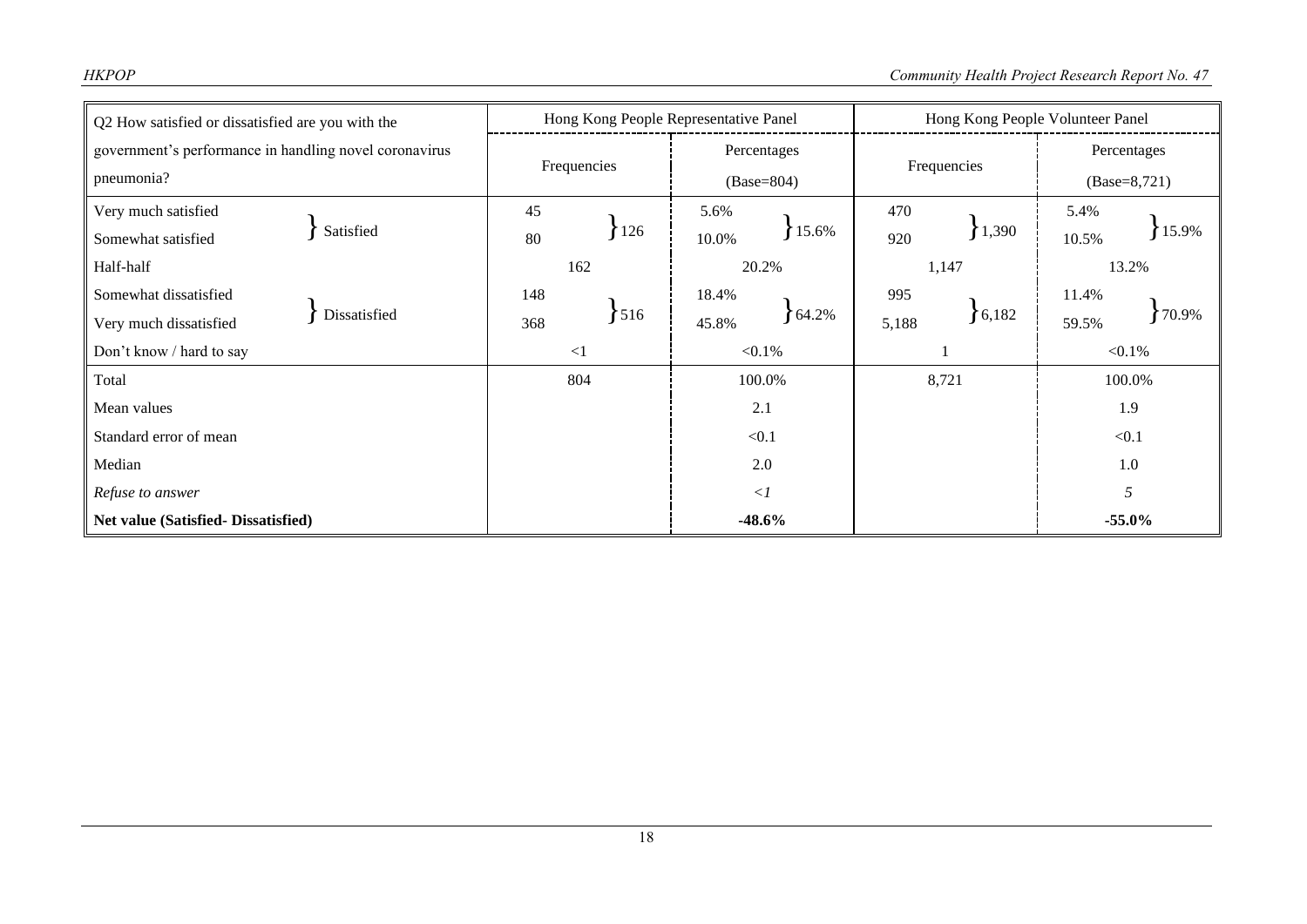## **Appendix 4: Sample count for each constituency (452 in total)**

| Rank           | <b>District Council</b> | <b>Hong Kong People Representative Panel</b> | <b>Hong Kong People Volunteer Panel</b> | <b>Total</b> |
|----------------|-------------------------|----------------------------------------------|-----------------------------------------|--------------|
| 1              | Sha Tin                 | 93                                           | 963                                     | 1056         |
| $\mathbf{2}$   | Eastern                 | 88                                           | 768                                     | 856          |
| 3              | Sai Kung                | 44                                           | 657                                     | 701          |
| $\overline{4}$ | Kwun Tong               | 59                                           | 631                                     | 690          |
| 5              | Yuen Long               | 58                                           | 582                                     | 640          |
| 6              | Tuen Mun                | 53                                           | 527                                     | 580          |
| $\overline{7}$ | Kwai Tsing              | 38                                           | 484                                     | 522          |
| 8              | Kowloon City            | 48                                           | 439                                     | 487          |
| 9              | Wong Tai Sin            | $27\,$                                       | 433                                     | 460          |
| 10             | Tsuen Wan               | 37                                           | 412                                     | 449          |
| 11             | Sham Shui Po            | 30                                           | 402                                     | 432          |
| 12             | Tai Po                  | 32                                           | 391                                     | 423          |
| 13             | Southern                | 35                                           | 333                                     | 368          |
| 14             | Central & Western       | 28                                           | 337                                     | 365          |
| 15             | Yau Tsim Mong           | 29                                           | 315                                     | 344          |
| 16             | North                   | 14                                           | 263                                     | 277          |
| 17             | Wan Chai                | 12                                           | 203                                     | 215          |
| 18             | Islands                 | 18                                           | 159                                     | 177          |
|                | <b>Total</b>            | 743                                          | 8,299                                   | 9,042        |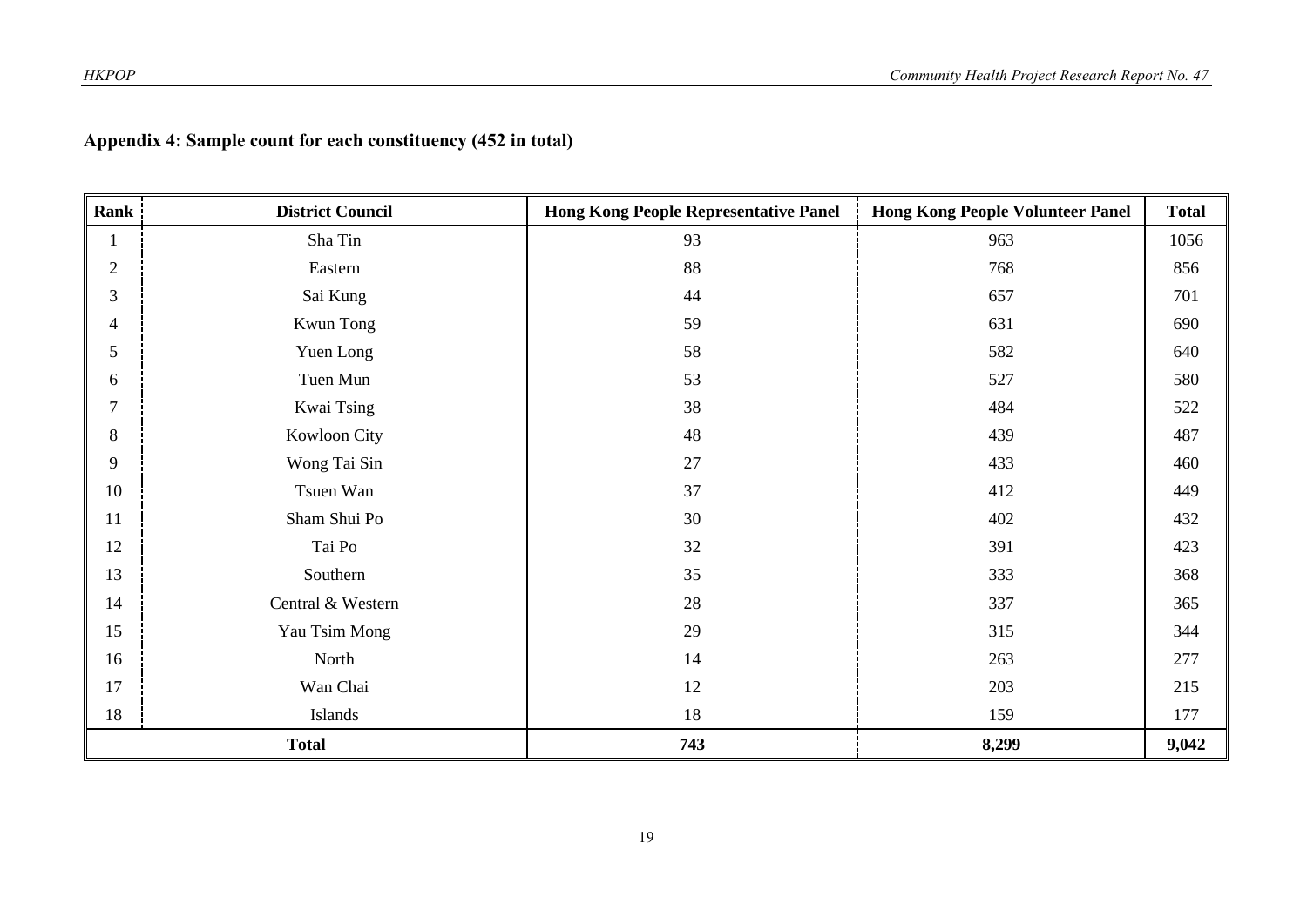#### **Appendix 5: Survey questionnaire (28-31/12/2020)**

## **HKPORI: Community Health Survey**

Hong Kong Public Opinion Research Institute is politically neutral, we welcome different opinions. All personal data will be kept strictly confidential. You can fill in the questionnaire again at any time to express your latest views, and your last submission will be collated. For enquiries, please email us at panel@pori.hk .

Last updated: xxxx-xx-xx xx:xx

Tentative next update: To be decided

\*Required

#### **(Registered member) Panel ID: \***

(Please do not alter the pre-filled ID)

 $\mathcal{L}_\text{max}$  , where  $\mathcal{L}_\text{max}$ 

 $\mathcal{L}_\text{max}$  , where  $\mathcal{L}_\text{max}$ 

**(Registered member) Invitation token: \***

(Please do not alter the pre-filled token)

#### **(New member) Please first register as a HKPOP Panel member at https://www.pori.hk/hkpop-panel \***

- $\bigcirc$  Already registered as a member earlier (Please go to the survey platform by clicking on the designated hyperlink sent to you by email)
- $\bigcirc$  Have just registered as a member
- Not yet registered as a member, and will register after completing the survey (Please note: Your response will be removed if you have not yet successfully registered as a member at the time of data analysis)

#### **Eligibility Confirmation**

 $\mathcal{L}_\text{max}$ 

#### **(New member)**

**Email used / will be used in registration: \***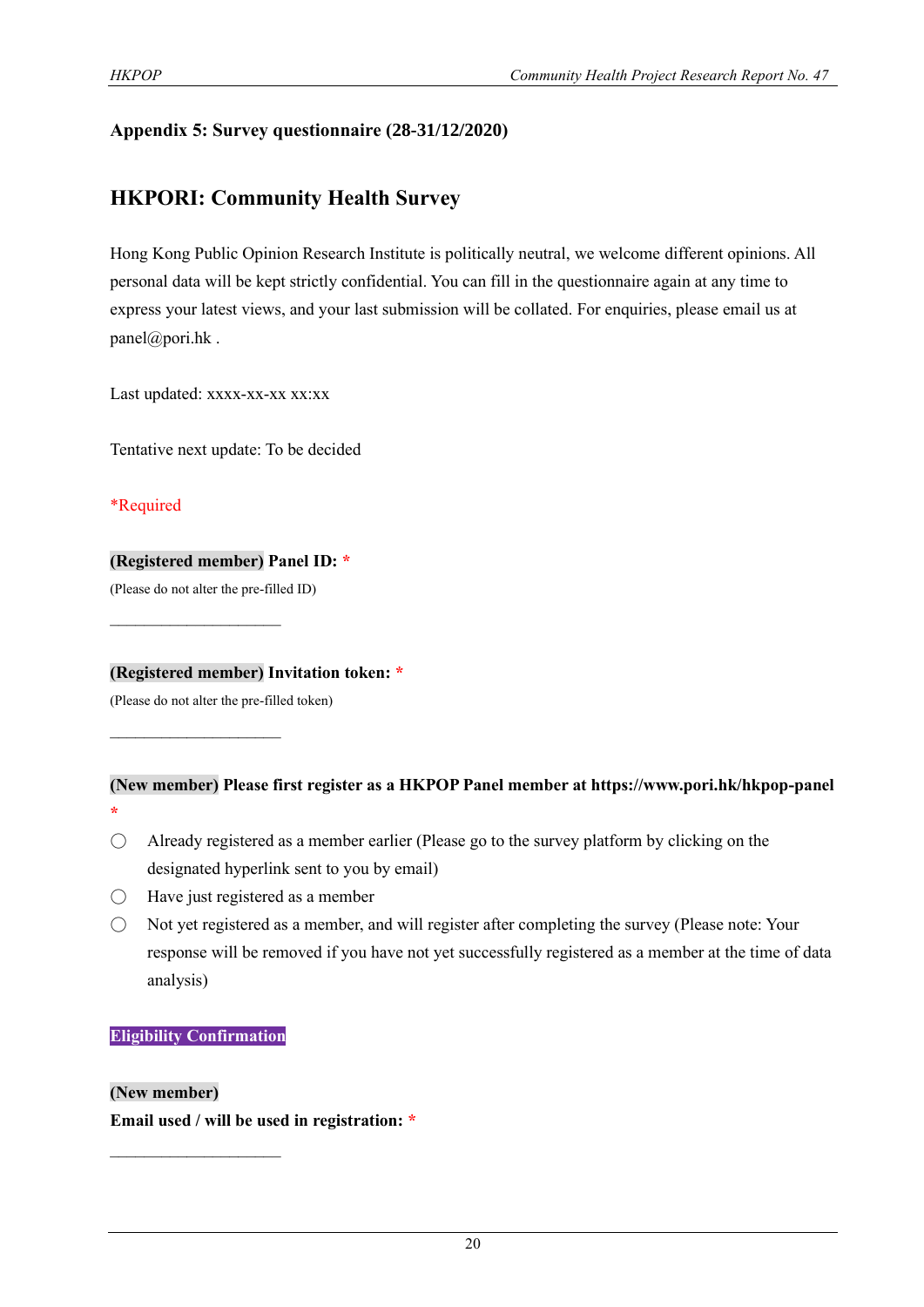#### **Are you a Hong Kong resident aged 12 or above? \***

- Yes
- No

**Opinion Questions**

#### **How likely do you think it is that you will contract novel coronavirus pneumonia over the next one month?**

(Please select the closest answer. If you have another answer, please fill in the last item.)

- Certainly not
- $\bigcirc$  10% chance
- 20% chance
- 30% chance
- 40% chance
- 50% chance
- $\bigcirc$  60% chance
- 70% chance
- 80% chance
- $\bigcirc$  90% chance
- 100% chance (Certainly will)
- Don't know / hard to say
- $\bigcirc$  Other:

#### **Opinion Questions**

### **What do you think is the appropriate timing to completely lift the regulation prohibiting gatherings of more than a specific number of people in public places under the pandemic?**

(Please select the closest answer; If there is no suitable answer at all, please select "don't know / hard to say".)

- Should completely lift the regulation prohibiting gatherings of more than a specific number of people in public places unconditionally
- Number of recovered cases exceeds newly confirmed cases each day
- $\bigcirc$  Number of newly confirmed cases each day falls to a single digit
- No more newly confirmed local case
- No more newly confirmed local or imported case
- $\bigcirc$  No more newly confirmed local case in L consecutive days (Please input L in the next page)
- $\bigcirc$  No more newly confirmed local and imported case in N consecutive days (Please input N in the next page)
- Don't know / hard to say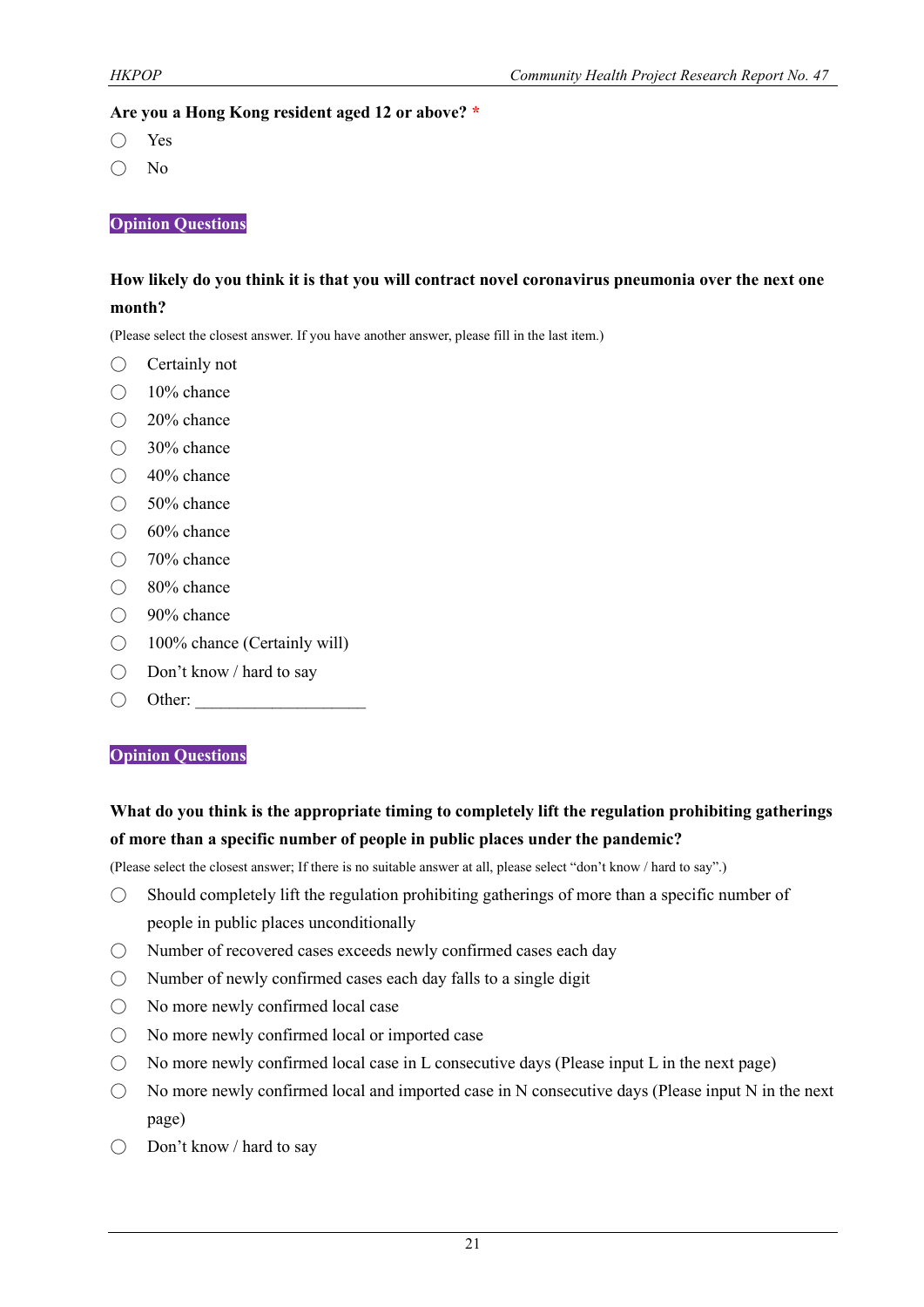#### **Opinion Questions**

**How many consecutive days (the value of L mentioned before) with no more newly confirmed local case do you think there should be before it is appropriate to completely lift the regulation prohibiting gatherings of more than a specific number of people in public places?**

 $\mathcal{L}_\text{max}$ 

#### **Opinion Questions**

**How many consecutive days (the value of N mentioned before) with no more newly confirmed local and imported case do you think there should be before it is appropriate to completely lift the regulation prohibiting gatherings of more than a specific number of people in public places?**

**Opinion Questions**

 $\mathcal{L}_\text{max}$ 

**How satisfied or dissatisfied are you with the government's performance in handling novel coronavirus pneumonia?**

- $\bigcirc$  Very much satisfied
- Somewhat satisfied
- Half-half
- Somewhat dissatisfied
- Very much dissatisfied
- Don't know / hard to say

**Please rate on a scale of 0 to 100 your extent of support to the Chief Executive Carrie Lam, with 0 indicating absolutely not supportive, 100 indicating absolutely supportive and 50 indicating halfhalf. How would you rate the Chief Executive Carrie Lam? [For weighting purposes only]**

(To opt for "don't know / hard to say", please input 8888)

#### **Other Opinions**

 $\mathcal{L}_\text{max}$  , where  $\mathcal{L}_\text{max}$ 

#### **Do you have any survey question to suggest for our surveys?**

(If you do not have any suggestion, please leave this space blank.)

 $\mathcal{L}_\mathcal{L} = \{ \mathcal{L}_\mathcal{L} = \{ \mathcal{L}_\mathcal{L} = \{ \mathcal{L}_\mathcal{L} = \{ \mathcal{L}_\mathcal{L} = \{ \mathcal{L}_\mathcal{L} = \{ \mathcal{L}_\mathcal{L} = \{ \mathcal{L}_\mathcal{L} = \{ \mathcal{L}_\mathcal{L} = \{ \mathcal{L}_\mathcal{L} = \{ \mathcal{L}_\mathcal{L} = \{ \mathcal{L}_\mathcal{L} = \{ \mathcal{L}_\mathcal{L} = \{ \mathcal{L}_\mathcal{L} = \{ \mathcal{L}_\mathcal{$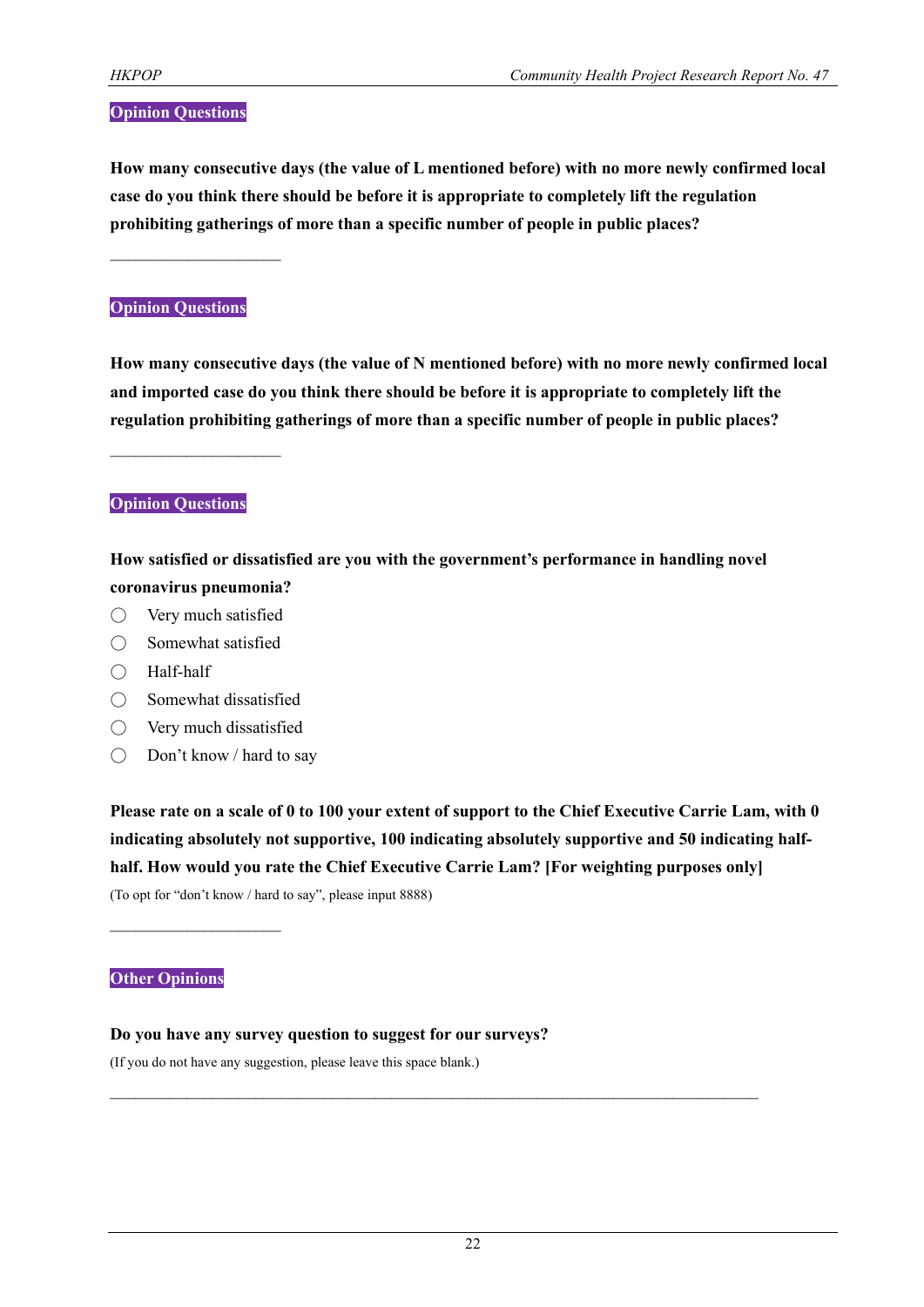## **Do you have any needs which you want us to forward to your District Councillor or other persons you name here? (Please write down your contacts)**

(The request you make here is not part of our study, we simply want to bridge people who need help with people who can help.)

#### **Experimental Question**

**In order to obtain a more accurate risk assessment of people contracting novel coronavirus pneumonia, please answer the question below again.**

 $\mathcal{L}_\mathcal{L} = \{ \mathcal{L}_\mathcal{L} = \{ \mathcal{L}_\mathcal{L} = \{ \mathcal{L}_\mathcal{L} = \{ \mathcal{L}_\mathcal{L} = \{ \mathcal{L}_\mathcal{L} = \{ \mathcal{L}_\mathcal{L} = \{ \mathcal{L}_\mathcal{L} = \{ \mathcal{L}_\mathcal{L} = \{ \mathcal{L}_\mathcal{L} = \{ \mathcal{L}_\mathcal{L} = \{ \mathcal{L}_\mathcal{L} = \{ \mathcal{L}_\mathcal{L} = \{ \mathcal{L}_\mathcal{L} = \{ \mathcal{L}_\mathcal{$ 

#### **How likely do you think it is that you will contract novel coronavirus pneumonia over the next one month?**

(Please select the closest answer. If you have another answer, please fill in the last item.)

- 0% chance (Certainly not)
- $\bigcirc$  0.001% chance (1 in 100,000)
- $\bigcirc$  0.01% chance (1 in 10,000)
- $\bigcirc$  0.1% chance (1 in 1,000)
- $\bigcirc$  1% chance (1 in 100)
- $\bigcirc$  5% chance (1 in 20)
- $\bigcirc$  10% chance (1 in 10)
- 15% chance
- 20% chance
- $\bigcirc$  25% chance
- 30% chance
- 35% chance
- 40% chance
- 45% chance
- 50% chance
- $\bigcirc$  60% chance
- 70% chance
- 80% chance
- 90% chance
- 100% chance (Certainly will)
- Don't know / hard to say
- $\bigcirc$  Other: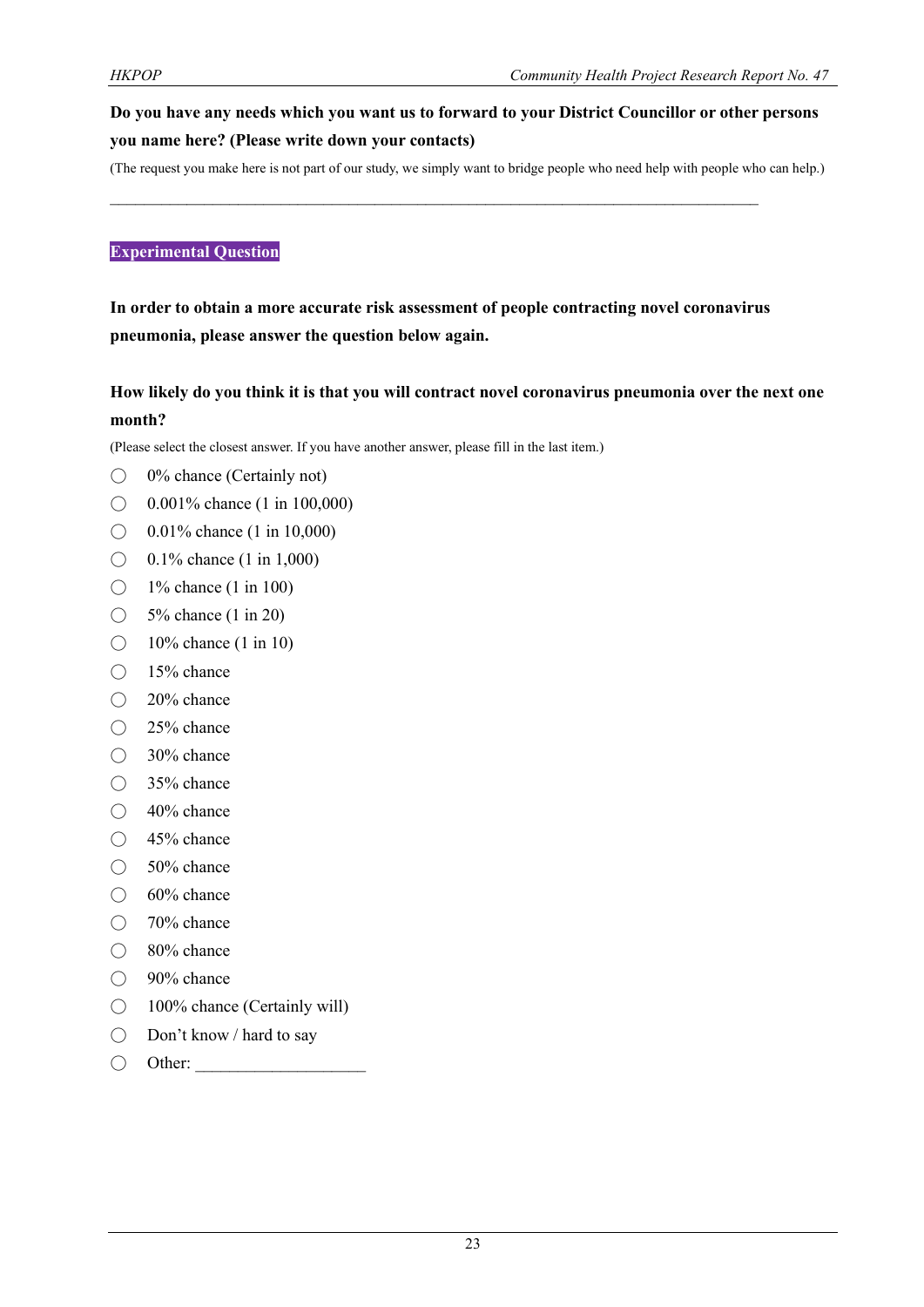#### **Personal Information (Registered member)**

**The following section is about personal information, including: gender, age, educational attainment, occupation, political inclination, area of residence, voting behaviour in the 2019 District Council Election. If you have already provided relevant information in the previous PopPanel survey series and have nothing to add or update, you may skip these questions. We will use the past data you provided in this survey series for analysis.**

- $\circ$  I have already provided my personal information, and has nothing to add or update (skip questions on personal information)
- Provide / update personal information now

#### **Personal Information**

#### **Gender**

- Male
- Female
- Other

#### **Age**

#### **Age range**

(If prefer not to provide exact age)

- $O$  12 14
- $\bigcirc$  15 17
- $\bigcirc$  18 19
- $\bigcirc$  20 24
- $\bigcirc$  25 29
- $\bigcirc$  30 34
- $\bigcirc$  35 39
- $\bigcirc$  40 44
- $\bigcirc$  45 49
- $\bigcirc$  50 54
- $\bigcirc$  55 59
- $\bigcirc$  60 64
- $\bigcirc$  65 69
- 70 or above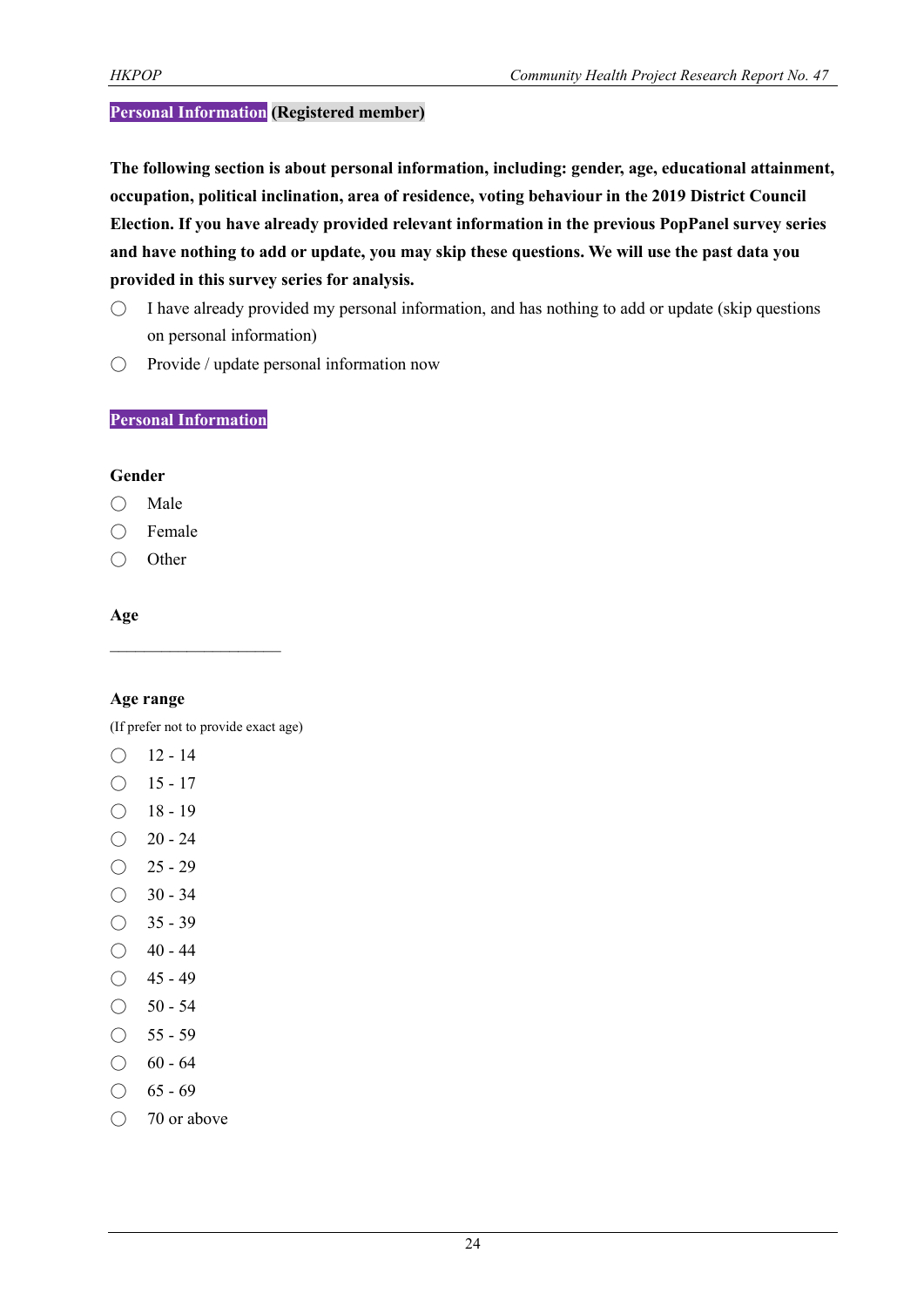#### **Educational attainment**

(The highest level attended, regardless of whether you have completed the course, including what you are attending)

- $\bigcirc$  Primary or below
- $\bigcirc$  Lower secondary (Secondary 1 to 3)
- $\bigcirc$  Upper secondary (Secondary 4 to 7 / DSE / Yi Jin)
- Tertiary: non-degree course (including diploma / certificate / sub-degree course)
- Tertiary: bachelor degree course
- Tertiary: postgraduate school or above

#### **Occupation**

(Owner / self-employed / freelance / part time / civil servant are not valid answers, please answer according to the job nature or content)

- Administrator and professional
- Clerical and service worker
- Production worker
- Student
- Home-maker / housewife
- Retired person
- Unemployed / between jobs / other non-employed
- $\bigcirc$  Other:

#### **Which of the following best describes your political inclination?**

- Localist
- Pro-democracy camp
- Centrist
- Pro-establishment camp
- $\bigcirc$  No political inclination / politically neutral / do not belong to any camp
- Don't know / hard to say
- $\bigcirc$  Other: